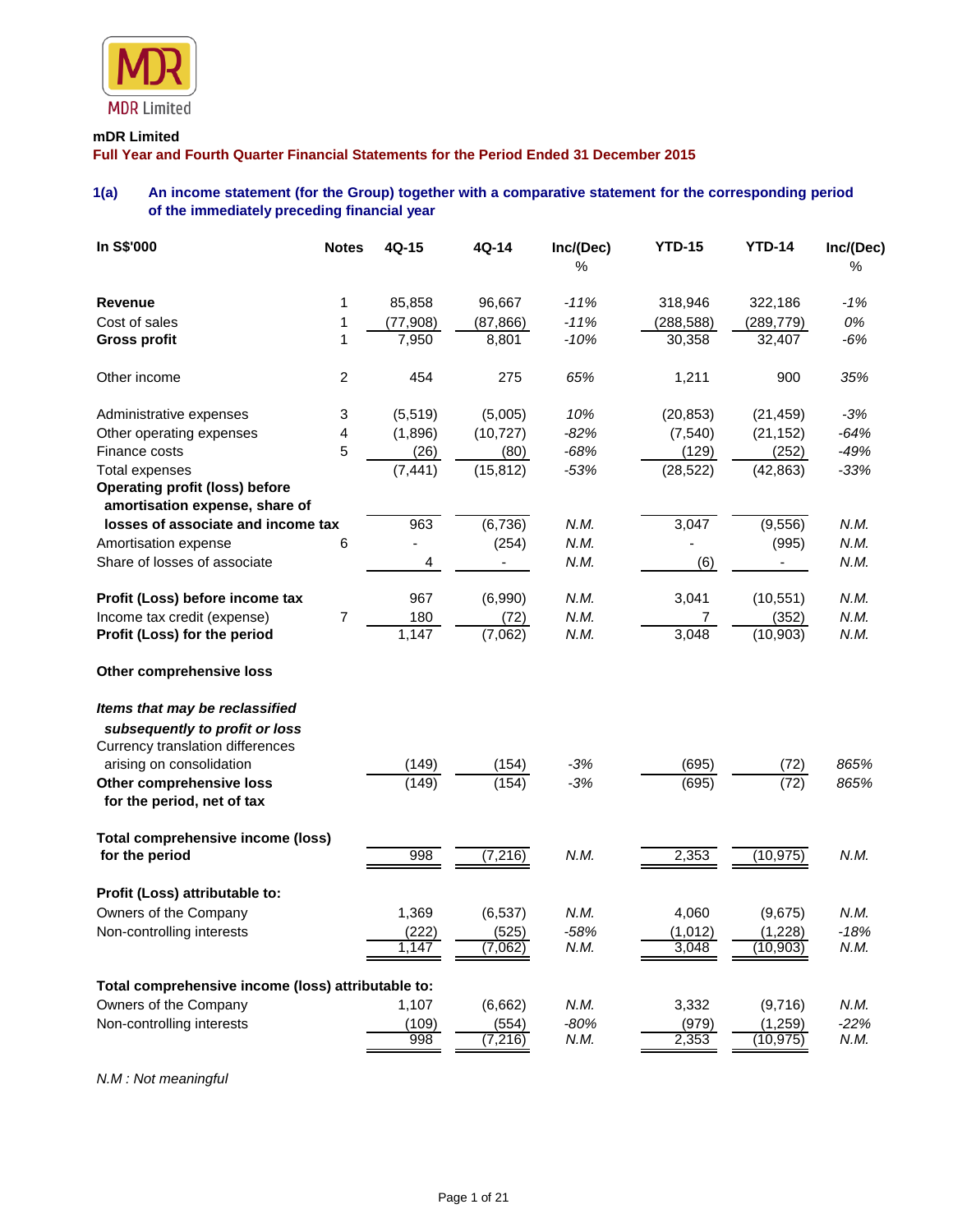### **1(a)(i) Breakdown and explanatory notes to the income statement**

### **Note 1** Revenue, cost of sales and gross profit

The Group operates in three business segments – After Market Services (AMS), Distribution Management Solutions (DMS) and Digital Inkjet Printing for Out-Of-Home Advertising Solutions (DPAS).

The breakdown of revenue and cost of goods sold and spare parts are as follows:

| In S\$'000                         | 4Q-15     | 4Q-14     | <b>YTD-15</b> | <b>YTD-14</b> |
|------------------------------------|-----------|-----------|---------------|---------------|
| <b>Revenue</b>                     |           |           |               |               |
| AMS                                | 6,805     | 5,224     | 22,211        | 22,346        |
| <b>DMS</b>                         | 77,295    | 89,825    | 289,921       | 292,630       |
| <b>DPAS</b>                        | 1,758     | 1,618     | 6,814         | 7,210         |
|                                    | 85,858    | 96,667    | 318,946       | 322,186       |
| Cost of goods sold and spare parts |           |           |               |               |
| AMS                                | (5, 147)  | (3,682)   | (16,038)      | (16, 121)     |
| <b>DMS</b>                         | (71, 641) | (83, 293) | (268, 421)    | (269, 712)    |
| <b>DPAS</b>                        | (1, 120)  | (891)     | (4,129)       | (3,946)       |
|                                    | (77,908)  | (87,866)  | (288,588)     | (289,779)     |
| <b>Gross profit</b>                |           |           |               |               |
| AMS                                | 1,658     | 1,542     | 6,173         | 6,225         |
| <b>DMS</b>                         | 5,654     | 6,532     | 21,500        | 22,918        |
| <b>DPAS</b>                        | 638       | 727       | 2,685         | 3,264         |
|                                    | 7,950     | 8,801     | 30,358        | 32,407        |
| GP%                                |           |           |               |               |
| AMS                                | 24%       | 30%       | 28%           | 28%           |
| <b>DMS</b>                         | 7%        | 7%        | 7%            | 8%            |
| <b>DPAS</b>                        | 36%       | 45%       | 39%           | 45%           |
|                                    | 9%        | 9%        | 10%           | 10%           |

### **Note 2** Other income consists of the following:

| In S\$'000                  | $4Q-15$ | $4Q-14$ | <b>YTD-15</b> | YTD-14 |
|-----------------------------|---------|---------|---------------|--------|
| Interest income             | 36      | 22      | 133           | 44     |
| Rental income               | (22)    | 87      | 138           | 414    |
| Bad debts recovered - trade | ۰       | -       | 24            |        |
| Liabilities written back    | 135     | 2       | 155           | 64     |
| <b>Others</b>               | 305     | 164     | 761           | 378    |
|                             | 454     | 275     | .211          | 900    |

The negative rental income in 4Q-15 arose from a reclassification of rental income received from other income to revenue.

### **Note 3** Administrative expenses

The administrative expenses comprise mainly staff cost.

| In S\$'000                            | $4Q-15$ | $4Q-14$ | <b>YTD-15</b> | YTD-14 |
|---------------------------------------|---------|---------|---------------|--------|
| <b>Staff Cost</b>                     |         |         |               |        |
| <b>AMS</b>                            | 1.282   | 1.014   | 4.554         | 4.423  |
| <b>DMS</b>                            | 2,388   | 2.487   | 9,392         | 9,934  |
| <b>DPAS</b>                           | 145     | 215     | 849           | 893    |
| Management and HQ support staff costs |         |         |               |        |
| (including Directors' fees)           | 645     | 446     | 2,329         | 2.119  |
|                                       | 4.460   | 4.162   | 17.124        | 17.369 |

Included in staff cost is share option expense of \$9,000 and \$39,000 in 4Q-15 and YTD-15 respectively (4Q-14: \$11,000 and YTD-14: \$47,000).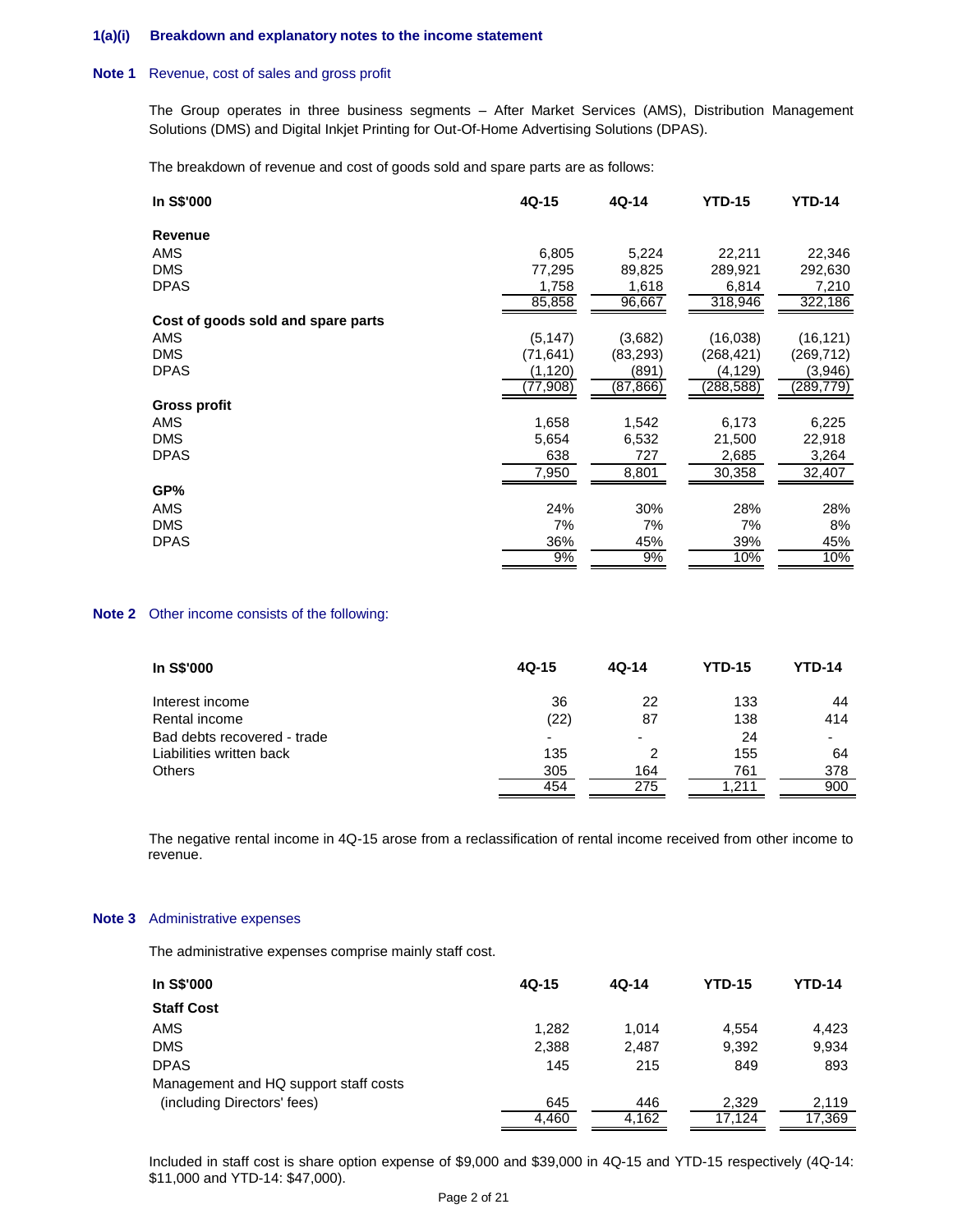#### **Note 4** Other operating expenses

Other operating expenses consist of the following:

| In S\$'000                                          | 4Q-15 | 4Q-14  | <b>YTD-15</b> | <b>YTD-14</b> |
|-----------------------------------------------------|-------|--------|---------------|---------------|
| Rental expenses                                     | 1,314 | 1,637  | 5,564         | 6,758         |
| Depreciation expenses                               | 445   | 459    | 1,634         | 1,863         |
| Plant and equipment written off                     |       | 57     | 59            | 75            |
| Loss on disposal of plant and equipment             |       | 9      | 4             | 15            |
| (Reversal of impairment) / Impairment of plant and  |       |        |               |               |
| equipment                                           | (42)  | 319    | (42)          | 319           |
| Impairment on available-for-sale investment         |       | 493    |               | 493           |
| Goodwill written off                                |       | 2,350  |               | 2,350         |
| Intangible asset written off                        |       | 2,061  |               | 2,061         |
| Allowance (Reversal) for doubtful trade receivables | 18    | 1,432  | (346)         | 1,451         |
| (Reversal) Allowance for doubtful other receivables | (1)   | 443    | (194)         | 450           |
| Bad debts written off - trade                       | 46    | 12     | 47            | 14            |
| Bad debts written off - non-trade                   | 3     |        | 3             |               |
| Allowance for inventories                           | 474   | 253    | 1,186         | 4,054         |
| Inventories written off                             | 4     |        | 30            |               |
| (Reversal) / Provision for restructuring costs      | (563) | 1,429  | (563)         | 1,429         |
| Foreign exchange losses / (gain)                    | 197   | (227)  | 158           | (180)         |
|                                                     | 1,896 | 10,727 | 7,540         | 21,152        |

Lower allowance for inventories in YTD-15 compared to the corresponding periods in year 2014 was due mainly to a one-off specific provision of \$3.07 million made for slow moving handsets and accessories.

#### **Note 5** Finance costs

Finance costs comprise interest on finance leases and short-term bank borrowings.

### **Note 6** Amortisation expense

The amortisation expenses were related to the Group's purchased customer list of Quanli (Hong Kong) Leather Company, which was amortised over a period of 38 months. The carrying amount of the customer list was fully impaired in year 2014.

### **Note 7** Income tax credit / (expense)

The tax credit arose from the reversal of excess tax provision made for prior years. Income tax expense is calculated for profitable subsidiaries before group relief is taken into consideration.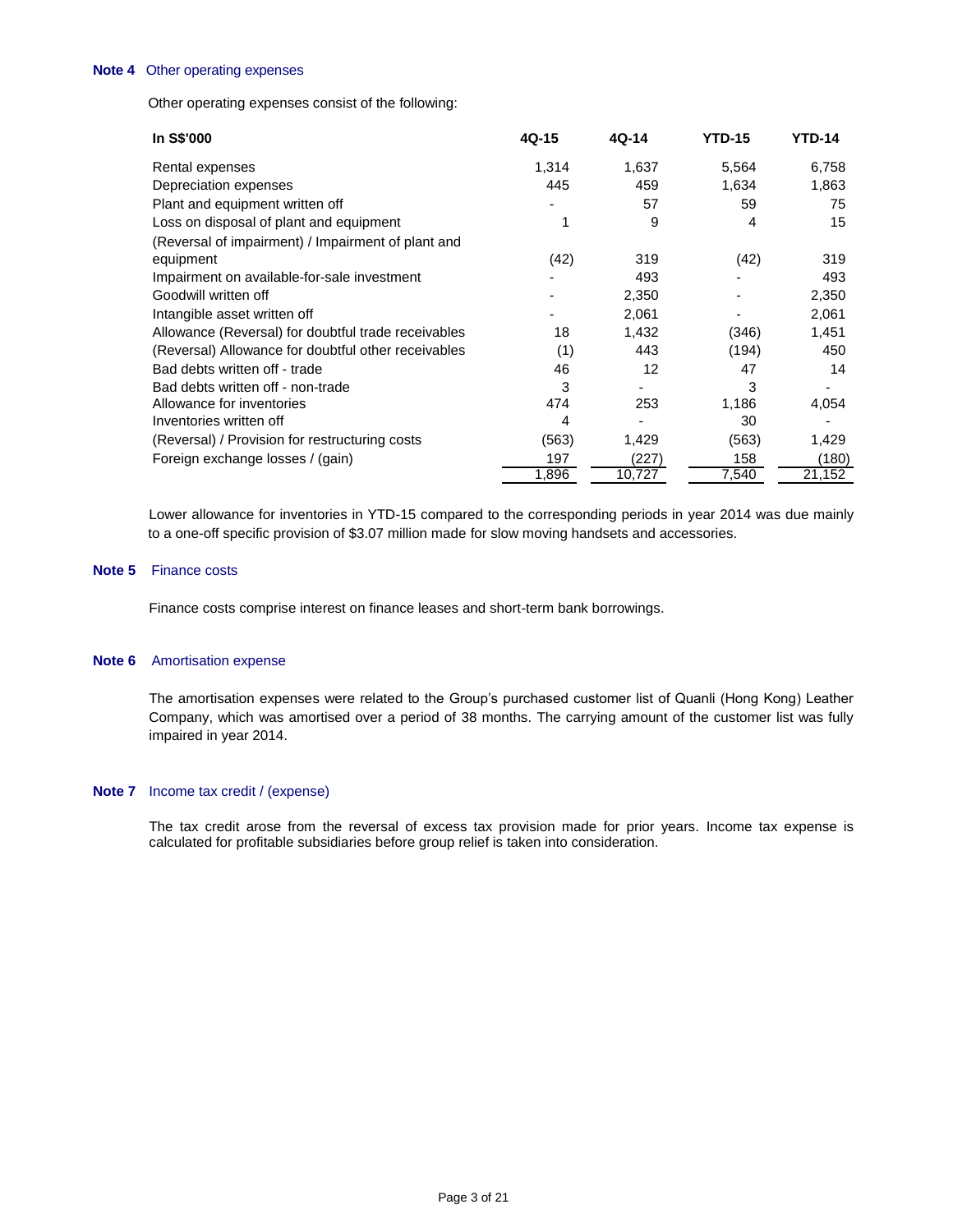**1(b)(i) Statement of financial position (for the issuer and Group), together with a comparative statement as at the end of the immediately preceding financial year**

|                                                    |                |           | Group           | Company   |           |
|----------------------------------------------------|----------------|-----------|-----------------|-----------|-----------|
|                                                    |                |           | <b>Restated</b> |           |           |
| In S\$'000                                         | <b>Notes</b>   | 31-Dec-15 | 31-Dec-14       | 31-Dec-15 | 31-Dec-14 |
| <b>ASSETS</b>                                      |                |           |                 |           |           |
| <b>Current assets</b>                              |                |           |                 |           |           |
| Cash and bank balances                             |                | 30,849    | 31,744          | 19,154    | 17,968    |
| Trade receivables                                  | 1              | 18,763    | 24,812          | 2,873     | 2,083     |
| Other receivables and prepayments                  | 2              | 5,877     | 11,187          | 17,437    | 19,108    |
| Inventories                                        | 3              | 17,541    | 17,490          | 1,735     | 1,351     |
| <b>Total current assets</b>                        |                | 73,030    | 85,233          | 41,199    | 40,510    |
| <b>Non-current assets</b>                          |                |           |                 |           |           |
| Investment in subsidiaries                         |                |           |                 | 20,895    | 20,836    |
| Investment in an associate                         |                | 8         |                 |           |           |
| Prepayments                                        | $\overline{c}$ | 86        |                 |           |           |
| Plant and equipment                                | 4              | 4,190     | 4,014           | 382       | 496       |
| Goodwill                                           |                | 2,798     | 2,798           |           |           |
| <b>Total non-current assets</b>                    |                | 7,082     | 6,812           | 21,277    | 21,332    |
| <b>Total assets</b>                                |                | 80,112    | 92,045          | 62,476    | 61,842    |
| <b>Current liabilities</b>                         |                |           |                 |           |           |
| Short-term bank borrowings                         |                |           | 2,550           |           |           |
| Trade payables                                     | 5              | 10,204    | 17,081          | 2,214     | 1,371     |
| Other payables                                     | 6              | 7,545     | 11,651          | 1,244     | 2,458     |
| Current portion of finance leases                  |                | 419       | 495             | 80        | 76        |
| Income tax payable                                 |                | 175       | 544             |           |           |
| <b>Total current liabilities</b>                   |                | 18,343    | 32,321          | 3,538     | 3,905     |
| <b>Non-current liabilities</b>                     |                |           |                 |           |           |
| Finance leases                                     |                | 887       | 1,138           | 133       | 213       |
| Deferred tax liabilities                           |                | 151       | 169             |           |           |
| <b>Total non-current liabilities</b>               |                | 1,038     | 1,307           | 133       | 213       |
| Capital, reserves and<br>non-controlling interests |                |           |                 |           |           |
| Share capital                                      |                | 153,652   | 153,652         | 153,652   | 153,652   |
| Capital reserve                                    |                | (859)     | (859)           | 22        | 22        |
| Share options reserve                              |                | 316       | 277             | 316       | 277       |
| Foreign currency translation reserve               |                | (672)     | 56              |           |           |
| <b>Accumulated losses</b>                          |                | (89, 878) | (93, 938)       | (95, 185) | (96, 227) |
| Equity attributable to owners of                   |                |           |                 |           |           |
| the Company                                        |                | 62,559    | 59,188          | 58,805    | 57,724    |
| Non-controlling interests                          |                | (1,828)   | (771)           |           |           |
| <b>Total equity</b>                                |                | 60,731    | 58,417          | 58,805    | 57,724    |
| <b>Total liabilities and equity</b>                |                | 80,112    | 92,045          | 62,476    | 61,842    |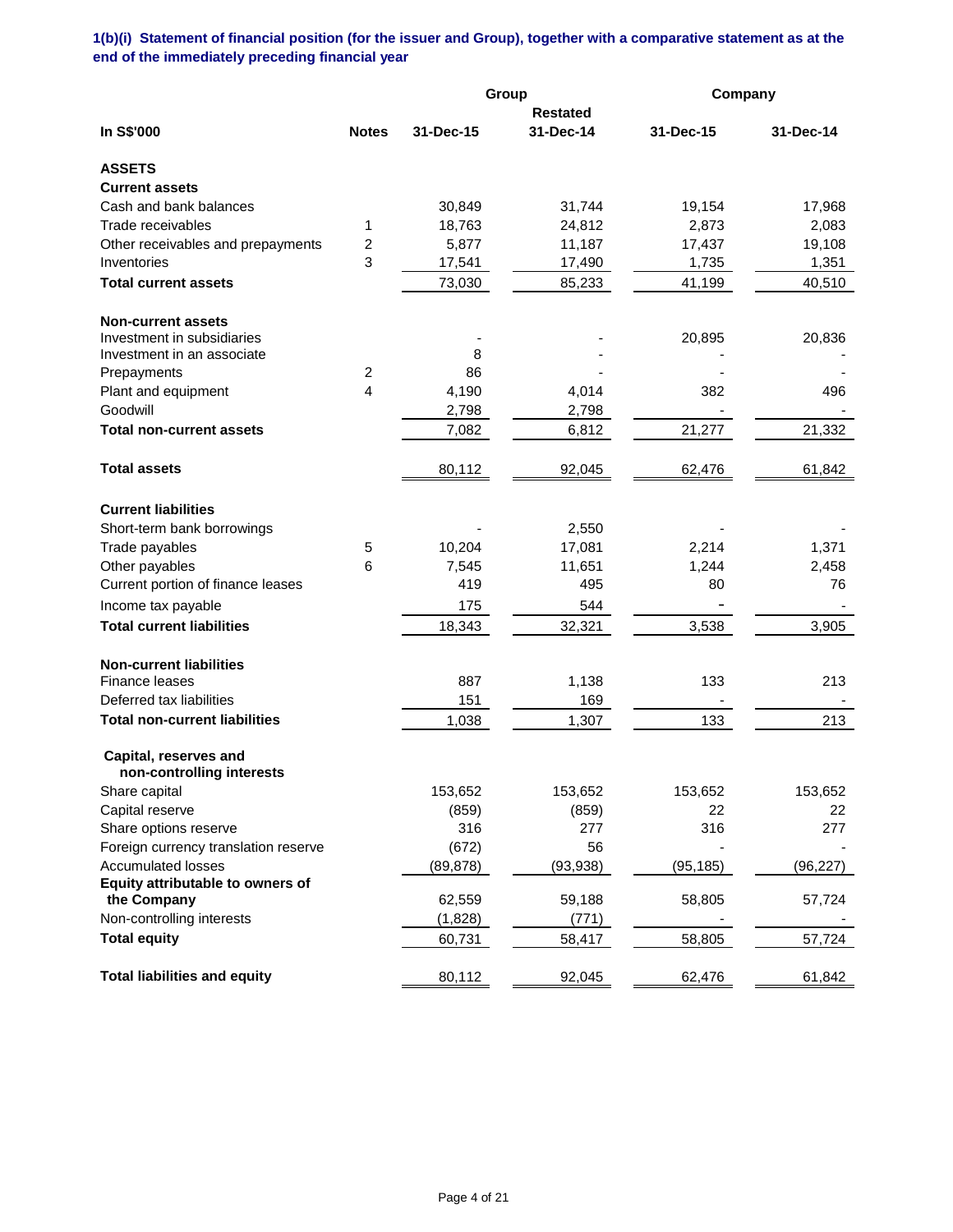# **1 Trade receivables**

The Group's trade receivables turnover as at 31 December 2015 is 25 days (31 December 2014: 30 days).

# **2 Other receivables and prepayments**

The Group's other receivables and prepayments consist mainly of the following:

| S\$'000                   | 31-Dec-15 | 31-Dec-14 |
|---------------------------|-----------|-----------|
| Rental deposits           | 1.518     | 1.828     |
| Other receivables         | 3.449     | 7.477     |
| Prepayments - current     | 618       | 422       |
| Prepayments - non-current | 86        |           |

Other receivables of \$3.4 million as at 31 December 2015 comprised mainly \$2.7 million to be received from principals in relation to sell through, advertising and promotion support, as compared to \$5.7 million as at 31 December 2014 which is consistent with the sell through volume of handsets.

Prepayments of \$0.7 million as at 31 December 2015 comprised mainly of prepaid rentals for premises of \$0.4 million.

### **3 Inventories**

The Group's inventory turnover for the period ended 31 December 2015 is 22 days (31 December 2014: 26 days).

### **4 Goodwill**

Management has restated the goodwill arising from the acquisition of Pixio Sdn Bhd due to the adjustment made to the fair value of the identifiable net assets acquired. As the adjustment was made after the measurement period i.e. more than 1 year from the acquisition date on July 1, 2013, management has effected the adjustment in accordance with FRS 8 *Accounting Policies, Changes in Accounting Estimates and Errors***.**

# **5 Trade payables**

The Group's trade payables turnover as at 31 December 2015 is 17 days (31 December 2014: 22 days).

### **6 Other payables**

The Group's other payables consist of the following:

| <b>S\$'000</b>                                      | 31-Dec-15 | 31-Dec-14 |
|-----------------------------------------------------|-----------|-----------|
| Advertising and promotion funds from principals     | 1.411     | 1.476     |
| Scheduled deferred payment for acquisition of Pixio |           | 1,895     |
| Other payables to third parties                     | 567       | 575       |
| Accrued staff costs                                 | 1.270     | 808       |
| Rebates owing to franchisees                        | 376       | 758       |
| Accrued purchases                                   | 332       | 1,173     |
| Provision for restructuring costs                   | 123       | 1.429     |
| Other accrued operating expenses                    | 896       | 957       |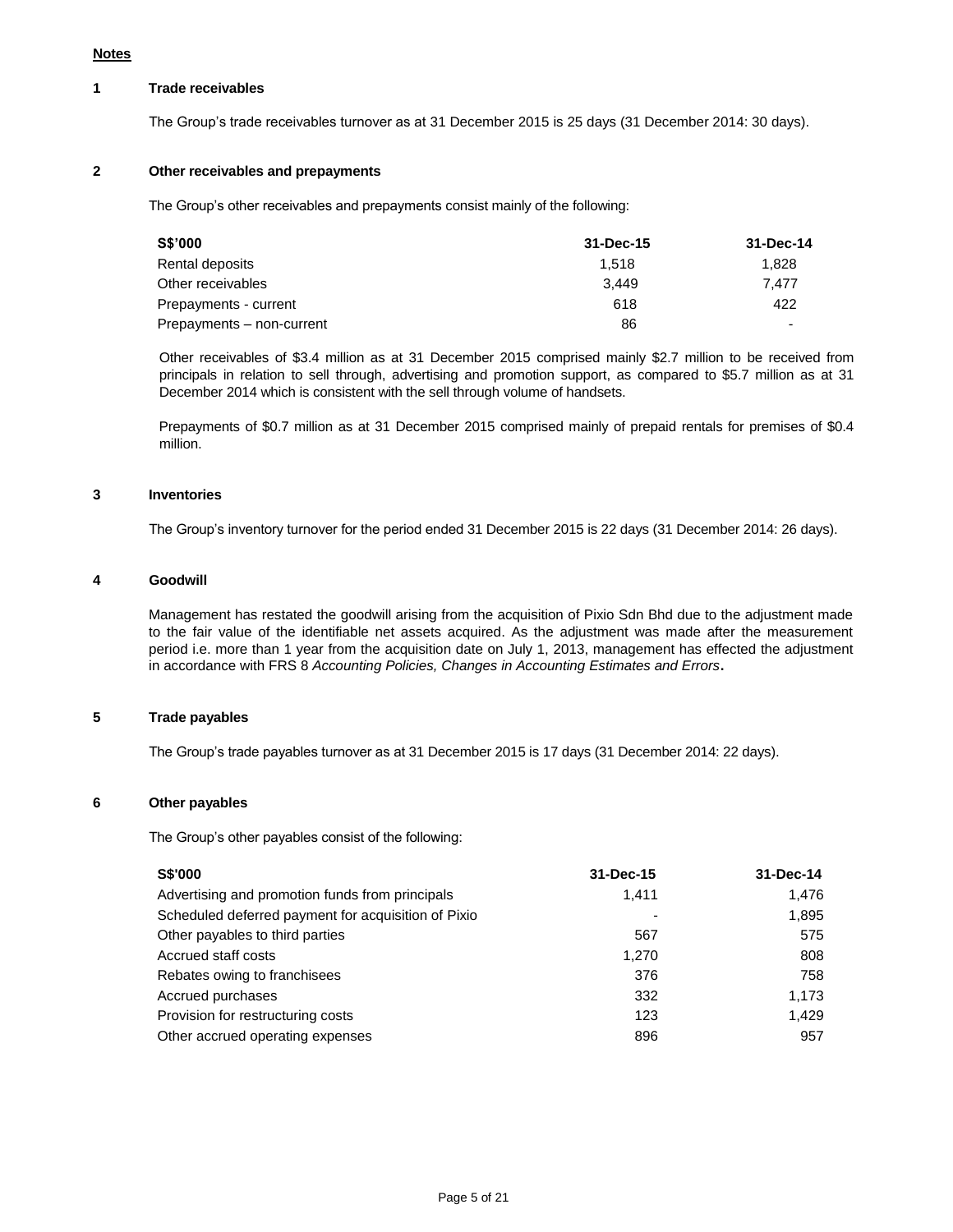# **1(b)(ii) Aggregate amount of Group's borrowings and debt securities**

# **Amount repayable in one year or less, or on demand**

| As at 31-Dec-15     |                    | As at 31-Dec-14     |                       |  |
|---------------------|--------------------|---------------------|-----------------------|--|
| Secured<br>(\$'000) | Unsecured (\$'000) | Secured<br>(\$'000) | Unsecured<br>(\$'000) |  |
| 419                 |                    | 495                 | 2.550                 |  |

# **Amount repayable after one year**

| As at 31-Dec-15     |                    | As at 31-Dec-14     |                      |  |
|---------------------|--------------------|---------------------|----------------------|--|
| Secured<br>(\$'000) | Unsecured (\$'000) | Secured<br>(\$'000) | Unsecured<br>(S'000) |  |
| 887                 |                    | 1.138               | -                    |  |

# **Details of collateral**

The secured borrowings comprise of outstanding finance lease of \$1.3 million on certain motor vehicles and machinery.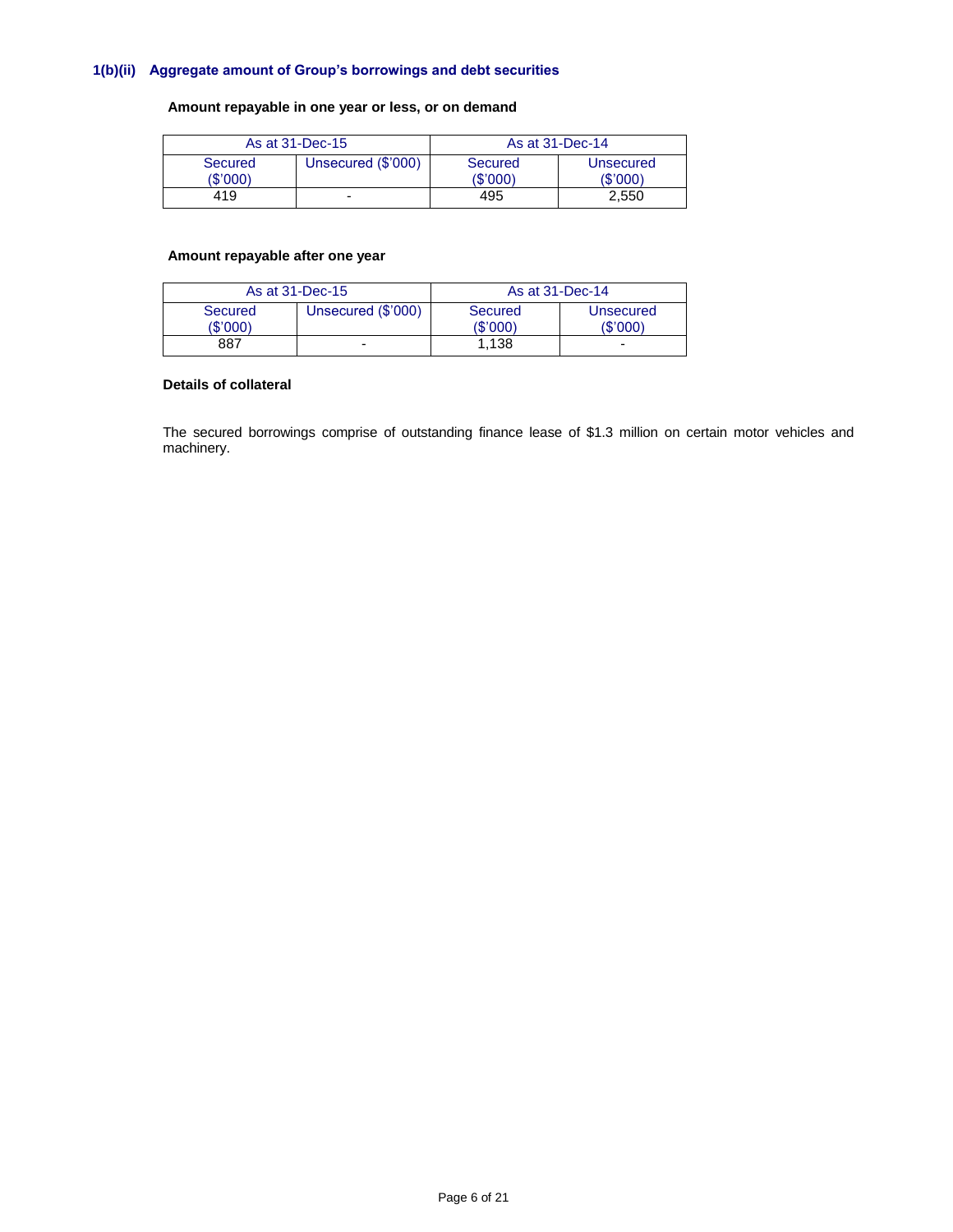# **1(c) A statement of cash flows (for the Group), together with a comparative statement for the corresponding period of the immediately preceding financial year**

| <b>Operating activities</b><br>Profit (Loss) before income tax<br>967<br>(6,990)<br>3,041<br>(10, 551)<br>Adjustments for:<br>Amortisation expense<br>254<br>995<br>445<br>459<br>1,634<br>1,863<br>Depreciation expenses<br>26<br>129<br>Interest expenses<br>80<br>252<br>Interest income<br>(36)<br>(22)<br>(133)<br>(44)<br>Loss on disposal of plant and equipment<br>1<br>9<br>15<br>4<br>75<br>Plant and equipment written off<br>57<br>59<br>Allowance for inventories<br>474<br>1,186<br>253<br>4,054<br>Inventories written off<br>30<br>4<br>12<br>47<br>Bad debts written off - trade<br>46<br>14<br>3<br>Bad debts written off - non-trade<br>3<br>(Reversal) Allowance for doubtful trade receivables<br>18<br>1,432<br>(346)<br>1,451<br>(1)<br>(194)<br>(Reversal) Allowance for doubtful other receivables<br>443<br>450<br>Professional fees paid by shares<br>100<br>Employee share-based payments<br>11<br>39<br>9<br>47<br>Liabilities written back<br>(135)<br>(2)<br>(155)<br>(64) |
|-----------------------------------------------------------------------------------------------------------------------------------------------------------------------------------------------------------------------------------------------------------------------------------------------------------------------------------------------------------------------------------------------------------------------------------------------------------------------------------------------------------------------------------------------------------------------------------------------------------------------------------------------------------------------------------------------------------------------------------------------------------------------------------------------------------------------------------------------------------------------------------------------------------------------------------------------------------------------------------------------------------|
|                                                                                                                                                                                                                                                                                                                                                                                                                                                                                                                                                                                                                                                                                                                                                                                                                                                                                                                                                                                                           |
|                                                                                                                                                                                                                                                                                                                                                                                                                                                                                                                                                                                                                                                                                                                                                                                                                                                                                                                                                                                                           |
|                                                                                                                                                                                                                                                                                                                                                                                                                                                                                                                                                                                                                                                                                                                                                                                                                                                                                                                                                                                                           |
|                                                                                                                                                                                                                                                                                                                                                                                                                                                                                                                                                                                                                                                                                                                                                                                                                                                                                                                                                                                                           |
|                                                                                                                                                                                                                                                                                                                                                                                                                                                                                                                                                                                                                                                                                                                                                                                                                                                                                                                                                                                                           |
|                                                                                                                                                                                                                                                                                                                                                                                                                                                                                                                                                                                                                                                                                                                                                                                                                                                                                                                                                                                                           |
|                                                                                                                                                                                                                                                                                                                                                                                                                                                                                                                                                                                                                                                                                                                                                                                                                                                                                                                                                                                                           |
|                                                                                                                                                                                                                                                                                                                                                                                                                                                                                                                                                                                                                                                                                                                                                                                                                                                                                                                                                                                                           |
|                                                                                                                                                                                                                                                                                                                                                                                                                                                                                                                                                                                                                                                                                                                                                                                                                                                                                                                                                                                                           |
|                                                                                                                                                                                                                                                                                                                                                                                                                                                                                                                                                                                                                                                                                                                                                                                                                                                                                                                                                                                                           |
|                                                                                                                                                                                                                                                                                                                                                                                                                                                                                                                                                                                                                                                                                                                                                                                                                                                                                                                                                                                                           |
|                                                                                                                                                                                                                                                                                                                                                                                                                                                                                                                                                                                                                                                                                                                                                                                                                                                                                                                                                                                                           |
|                                                                                                                                                                                                                                                                                                                                                                                                                                                                                                                                                                                                                                                                                                                                                                                                                                                                                                                                                                                                           |
|                                                                                                                                                                                                                                                                                                                                                                                                                                                                                                                                                                                                                                                                                                                                                                                                                                                                                                                                                                                                           |
|                                                                                                                                                                                                                                                                                                                                                                                                                                                                                                                                                                                                                                                                                                                                                                                                                                                                                                                                                                                                           |
|                                                                                                                                                                                                                                                                                                                                                                                                                                                                                                                                                                                                                                                                                                                                                                                                                                                                                                                                                                                                           |
|                                                                                                                                                                                                                                                                                                                                                                                                                                                                                                                                                                                                                                                                                                                                                                                                                                                                                                                                                                                                           |
|                                                                                                                                                                                                                                                                                                                                                                                                                                                                                                                                                                                                                                                                                                                                                                                                                                                                                                                                                                                                           |
| (Reversal) Impairment on plant and equipment<br>(42)<br>319<br>(42)<br>319                                                                                                                                                                                                                                                                                                                                                                                                                                                                                                                                                                                                                                                                                                                                                                                                                                                                                                                                |
| 493<br>493<br>Impairment on available-for-sale investment                                                                                                                                                                                                                                                                                                                                                                                                                                                                                                                                                                                                                                                                                                                                                                                                                                                                                                                                                 |
| Goodwill written off<br>2,350<br>2,350                                                                                                                                                                                                                                                                                                                                                                                                                                                                                                                                                                                                                                                                                                                                                                                                                                                                                                                                                                    |
| 2,061<br>Intangible asset written off<br>2,061                                                                                                                                                                                                                                                                                                                                                                                                                                                                                                                                                                                                                                                                                                                                                                                                                                                                                                                                                            |
| (Reversal) Provision for restructuring costs<br>(563)<br>1,429<br>(563)<br>1,429                                                                                                                                                                                                                                                                                                                                                                                                                                                                                                                                                                                                                                                                                                                                                                                                                                                                                                                          |
| Share of (profits) losses of associate<br>(4)<br>6                                                                                                                                                                                                                                                                                                                                                                                                                                                                                                                                                                                                                                                                                                                                                                                                                                                                                                                                                        |
| Net foreign exchange gains<br>(147)<br>(207)<br>(547)<br>(204)                                                                                                                                                                                                                                                                                                                                                                                                                                                                                                                                                                                                                                                                                                                                                                                                                                                                                                                                            |
| Operating cash flows before movements                                                                                                                                                                                                                                                                                                                                                                                                                                                                                                                                                                                                                                                                                                                                                                                                                                                                                                                                                                     |
| in working capital<br>1,065<br>5,105<br>2,441<br>4,198                                                                                                                                                                                                                                                                                                                                                                                                                                                                                                                                                                                                                                                                                                                                                                                                                                                                                                                                                    |
| Trade receivables<br>1,824<br>(2,309)<br>(7, 770)<br>6,348                                                                                                                                                                                                                                                                                                                                                                                                                                                                                                                                                                                                                                                                                                                                                                                                                                                                                                                                                |
| Other receivables and prepayments<br>2,390<br>(2, 118)<br>5,287<br>(5,489)                                                                                                                                                                                                                                                                                                                                                                                                                                                                                                                                                                                                                                                                                                                                                                                                                                                                                                                                |
| 6,521<br>2,984<br>3,635<br>(1,267)<br>Inventories                                                                                                                                                                                                                                                                                                                                                                                                                                                                                                                                                                                                                                                                                                                                                                                                                                                                                                                                                         |
| (1,730)<br>(4, 313)<br>2,912<br>(6,737)<br>Trade payables                                                                                                                                                                                                                                                                                                                                                                                                                                                                                                                                                                                                                                                                                                                                                                                                                                                                                                                                                 |
| (2, 146)<br>766<br>(3,598)<br>(1,290)<br>Other payables                                                                                                                                                                                                                                                                                                                                                                                                                                                                                                                                                                                                                                                                                                                                                                                                                                                                                                                                                   |
| 2,752<br>4,231<br>1,404<br><b>Cash generated from operations</b><br>(1,678)                                                                                                                                                                                                                                                                                                                                                                                                                                                                                                                                                                                                                                                                                                                                                                                                                                                                                                                               |
| 36<br>133<br>Interest received<br>22<br>44                                                                                                                                                                                                                                                                                                                                                                                                                                                                                                                                                                                                                                                                                                                                                                                                                                                                                                                                                                |
| 135<br>Income tax refund (paid)<br>(155)<br>(252)<br>(971)                                                                                                                                                                                                                                                                                                                                                                                                                                                                                                                                                                                                                                                                                                                                                                                                                                                                                                                                                |
| Net cash (used in) from operating activities<br>(1,507)<br>2,619<br>4,112<br>477                                                                                                                                                                                                                                                                                                                                                                                                                                                                                                                                                                                                                                                                                                                                                                                                                                                                                                                          |
| <b>Investing activities</b>                                                                                                                                                                                                                                                                                                                                                                                                                                                                                                                                                                                                                                                                                                                                                                                                                                                                                                                                                                               |
| 34<br>144<br>73<br>Proceeds from disposal of plant and equipment<br>5                                                                                                                                                                                                                                                                                                                                                                                                                                                                                                                                                                                                                                                                                                                                                                                                                                                                                                                                     |
| Purchase of plant and equipment (Note A)<br>(321)<br>(452)<br>(1,968)<br>(1,300)                                                                                                                                                                                                                                                                                                                                                                                                                                                                                                                                                                                                                                                                                                                                                                                                                                                                                                                          |
| Purchase of available-for-sale investment<br>(493)                                                                                                                                                                                                                                                                                                                                                                                                                                                                                                                                                                                                                                                                                                                                                                                                                                                                                                                                                        |
| Acquisition of investment in an associate<br>(15)<br>۰                                                                                                                                                                                                                                                                                                                                                                                                                                                                                                                                                                                                                                                                                                                                                                                                                                                                                                                                                    |
| (316)<br>(418)<br>(1, 720)<br>(1,839)<br>Net cash used in investing activities                                                                                                                                                                                                                                                                                                                                                                                                                                                                                                                                                                                                                                                                                                                                                                                                                                                                                                                            |
| <b>Financing activities</b>                                                                                                                                                                                                                                                                                                                                                                                                                                                                                                                                                                                                                                                                                                                                                                                                                                                                                                                                                                               |
| (26)<br>(129)<br>Interest paid<br>(80)<br>(252)                                                                                                                                                                                                                                                                                                                                                                                                                                                                                                                                                                                                                                                                                                                                                                                                                                                                                                                                                           |
| 17,679<br>Proceeds from issuance of ordinary shares, net<br>(4)                                                                                                                                                                                                                                                                                                                                                                                                                                                                                                                                                                                                                                                                                                                                                                                                                                                                                                                                           |
| Repayment of bank borrowings<br>(4, 350)<br>(2,550)<br>(1, 450)                                                                                                                                                                                                                                                                                                                                                                                                                                                                                                                                                                                                                                                                                                                                                                                                                                                                                                                                           |
| Repayment of obligations under finance leases<br>(107)<br>(132)<br>(484)<br>(489)                                                                                                                                                                                                                                                                                                                                                                                                                                                                                                                                                                                                                                                                                                                                                                                                                                                                                                                         |
| Dividends paid to shareholders<br>(982)                                                                                                                                                                                                                                                                                                                                                                                                                                                                                                                                                                                                                                                                                                                                                                                                                                                                                                                                                                   |
| Dividends paid to non-controlling interest<br>(19)                                                                                                                                                                                                                                                                                                                                                                                                                                                                                                                                                                                                                                                                                                                                                                                                                                                                                                                                                        |
| (133)<br>Net cash (used in) from financing activities<br>(4, 566)<br>(3, 163)<br>14,487                                                                                                                                                                                                                                                                                                                                                                                                                                                                                                                                                                                                                                                                                                                                                                                                                                                                                                                   |
| Net (decrease) increase in cash and cash equivalents<br>(1,956)<br>(2, 365)<br>(890)<br>13,244                                                                                                                                                                                                                                                                                                                                                                                                                                                                                                                                                                                                                                                                                                                                                                                                                                                                                                            |
| Cash and cash equivalents at beginning of period<br>32,765<br>34,064<br>31,699<br>18,455                                                                                                                                                                                                                                                                                                                                                                                                                                                                                                                                                                                                                                                                                                                                                                                                                                                                                                                  |
| Cash and cash equivalents at end of period<br>30,809<br>31,699<br>30,809<br>31,699                                                                                                                                                                                                                                                                                                                                                                                                                                                                                                                                                                                                                                                                                                                                                                                                                                                                                                                        |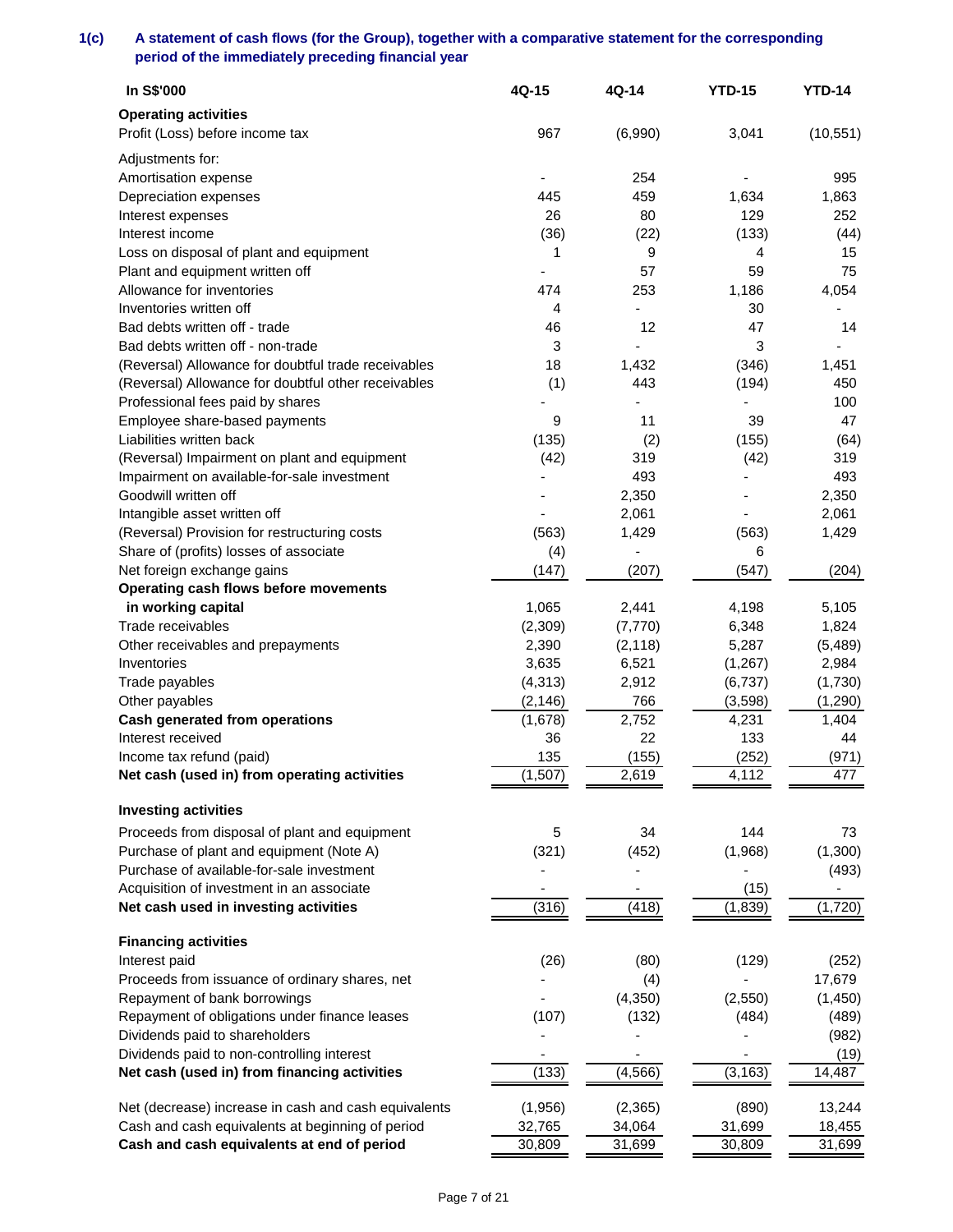# **Notes**

# **A. Purchase of plant and equipment:**

In 4Q-15, the Group acquired plant and equipment with an aggregate cost of \$609,000 (4Q-14: \$452,000) of which \$288,000 (2014: \$Nil) was acquired under finance lease arrangements.

In YTD-15, the Group acquired plant and equipment with an aggregate cost of \$2,256,000 (YTD-14: \$1,791,000) of which \$288,000 (2014: \$491,000) was acquired under finance lease arrangements.

# **B. Cash and cash equivalents at end of period comprise of:**

| In S\$'000                 | $4Q-15$        | $4Q-14$        |
|----------------------------|----------------|----------------|
| Cash<br>Less: Cash pledged | 30.849<br>(40) | 31.744<br>(45) |
| Cash and cash equivalents  | 30.809         | 31,699         |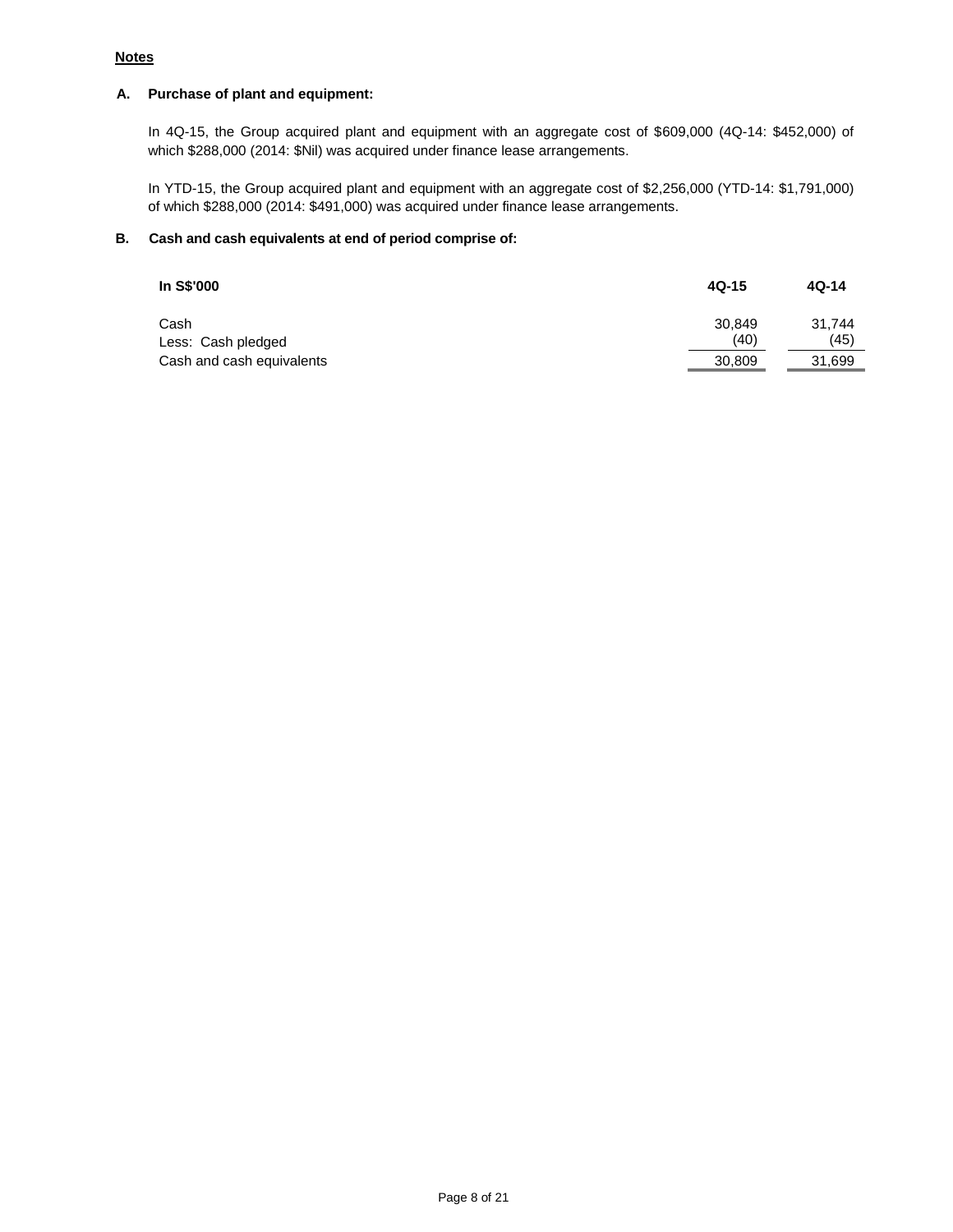**1(d)(i) A statement (for the issuer and Group) showing either (i) all changes in equity or (ii) changes in equity other than those arising from capitalisation issues and distributions to shareholders, together with a comparative statement for the corresponding period of the immediately preceding financial year**

|                                                         |              |                | <b>Share</b> | <b>Currency</b> |             | Attributable     |                 |              |
|---------------------------------------------------------|--------------|----------------|--------------|-----------------|-------------|------------------|-----------------|--------------|
|                                                         | <b>Share</b> | <b>Capital</b> | options      | translation     | Accumulated | to equity        | Non-controlling |              |
| In S\$'000                                              | capital      | reserve        | reserve      | reserve         | losses      | the              | interests       | <b>Total</b> |
| Group                                                   |              |                |              |                 |             |                  |                 |              |
| Balance as at 1 January 2015                            | 153,652      | (859)          | 277          | 56              | (93, 938)   | 59,188           | (771)           | 58,417       |
| Total comprehensive income for the period               |              |                |              |                 |             |                  |                 |              |
| Profit for the period                                   |              |                |              |                 | 684         | 684              | 50              | 734          |
| Other comprehensive income for the period               |              |                |              | (156)           |             | (156)            | (48)            | (204)        |
| <b>Total</b>                                            |              |                |              | (156)           | 684         | 528              | $\overline{2}$  | 530          |
| Transactions with owners, recognised directly in equity |              |                |              |                 |             |                  |                 |              |
| Recognition of share-based payments                     |              |                | 11           |                 |             | 11               |                 | 11           |
| <b>Total</b>                                            |              |                | 11           |                 |             | 11               |                 | 11           |
| Balance as at 31 March 2015                             | 153,652      | (859)          | 288          | (100)           | (93, 254)   | 59,727           | (769)           | 58,958       |
| Total comprehensive income for the period               |              |                |              |                 |             |                  |                 |              |
| Profit for the period                                   |              |                |              |                 | 964         | 964              | (255)           | 709          |
| Other comprehensive income for the period               |              |                |              | (33)            |             | (33)             | 30              | (3)          |
| <b>Total</b>                                            |              |                |              | (33)            | 964         | 931              | (225)           | 706          |
| Transactions with owners, recognised directly in equity |              |                |              |                 |             |                  |                 |              |
| Recognition of share-based payments                     |              |                | 10           |                 |             | 10               |                 | 10           |
| Total                                                   |              |                | 10           |                 |             | 10 <sup>10</sup> |                 | 10           |
| Balance as at 30 June 2015                              | 153,652      | (859)          | 298          | (133)           | (92, 290)   | 60,668           | (994)           | 59,674       |
| Total comprehensive income for the period               |              |                |              |                 |             |                  |                 |              |
| Profit for the period                                   |              |                |              |                 | 1,043       | 1,043            | (585)           | 458          |
| Other comprehensive income for the period               |              |                |              | (277)           |             | (277)            | (62)            | (339)        |
| <b>Total</b>                                            |              |                |              | (277)           | 1,043       | 766              | (647)           | 119          |
| Transactions with owners, recognised directly in equity |              |                |              |                 |             |                  |                 |              |
| Recognition of share-based payments                     |              |                | 9            |                 |             | 9                |                 | 9            |
| Total                                                   |              |                | 9            |                 |             | 9                |                 | 9            |
| Balance as at 30 September 2015                         | 153,652      | (859)          | 307          | (410)           | (91, 247)   | 61,443           | (1,641)         | 59,802       |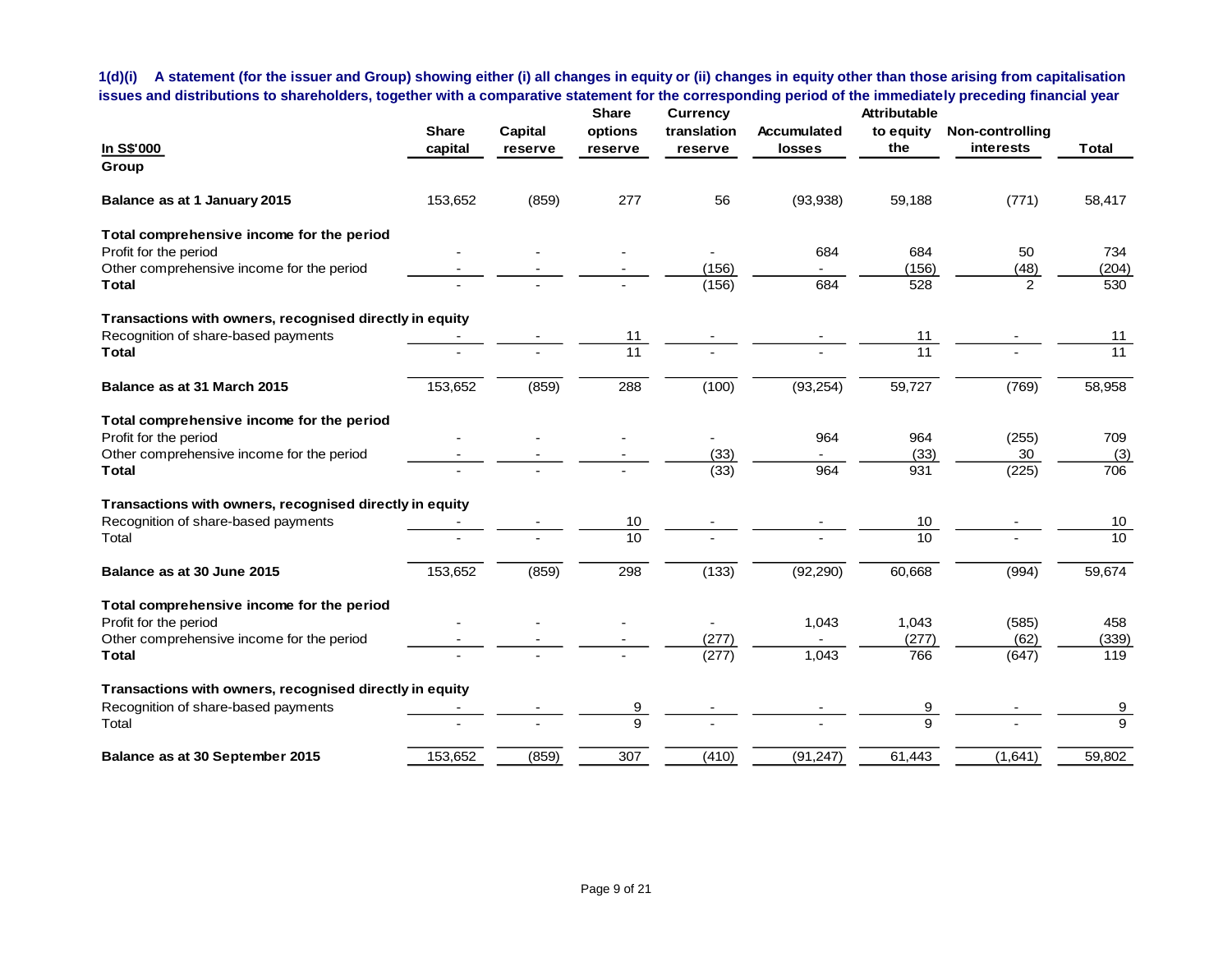|                                                         |              |         | <b>Share</b> | <b>Currency</b> |                          | Attributable |                  |        |
|---------------------------------------------------------|--------------|---------|--------------|-----------------|--------------------------|--------------|------------------|--------|
|                                                         | <b>Share</b> | Capital | options      | translation     | Accumulated              | to equity    | Non-controlling  |        |
| In S\$'000                                              | capital      | reserve | reserve      | reserve         | <b>losses</b>            | the          | <b>interests</b> | Total  |
| Group                                                   |              |         |              |                 |                          |              |                  |        |
| Balance as at 1 October 2015                            | 153,652      | (859)   | 307          | (410)           | (91, 247)                | 61,443       | (1,641)          | 59,802 |
| Total comprehensive income for the period               |              |         |              |                 |                          |              |                  |        |
| Profit for the period                                   |              |         |              |                 | 1,369                    | 1,369        | (222)            | 1,147  |
| Other comprehensive income for the period               |              |         |              | (262)           |                          | (262)        | 113              | (149)  |
| <b>Total</b>                                            |              |         |              | (262)           | 1,369                    | 1,107        | (109)            | 998    |
| Transactions with owners, recognised directly in equity |              |         |              |                 |                          |              |                  |        |
| Dividends paid to non-controlling interest              |              |         |              |                 |                          |              | (78)             | (78)   |
| Recognition of share-based payments                     |              |         | 9            |                 |                          | 9            |                  | 9      |
| Total                                                   |              |         | 9            |                 | $\overline{\phantom{0}}$ | 9            | (78)             | (69)   |
| Balance as at 31 December 2015                          | 153,652      | (859)   | 316          | (672)           | (89, 878)                | 62,559       | (1,828)          | 60,731 |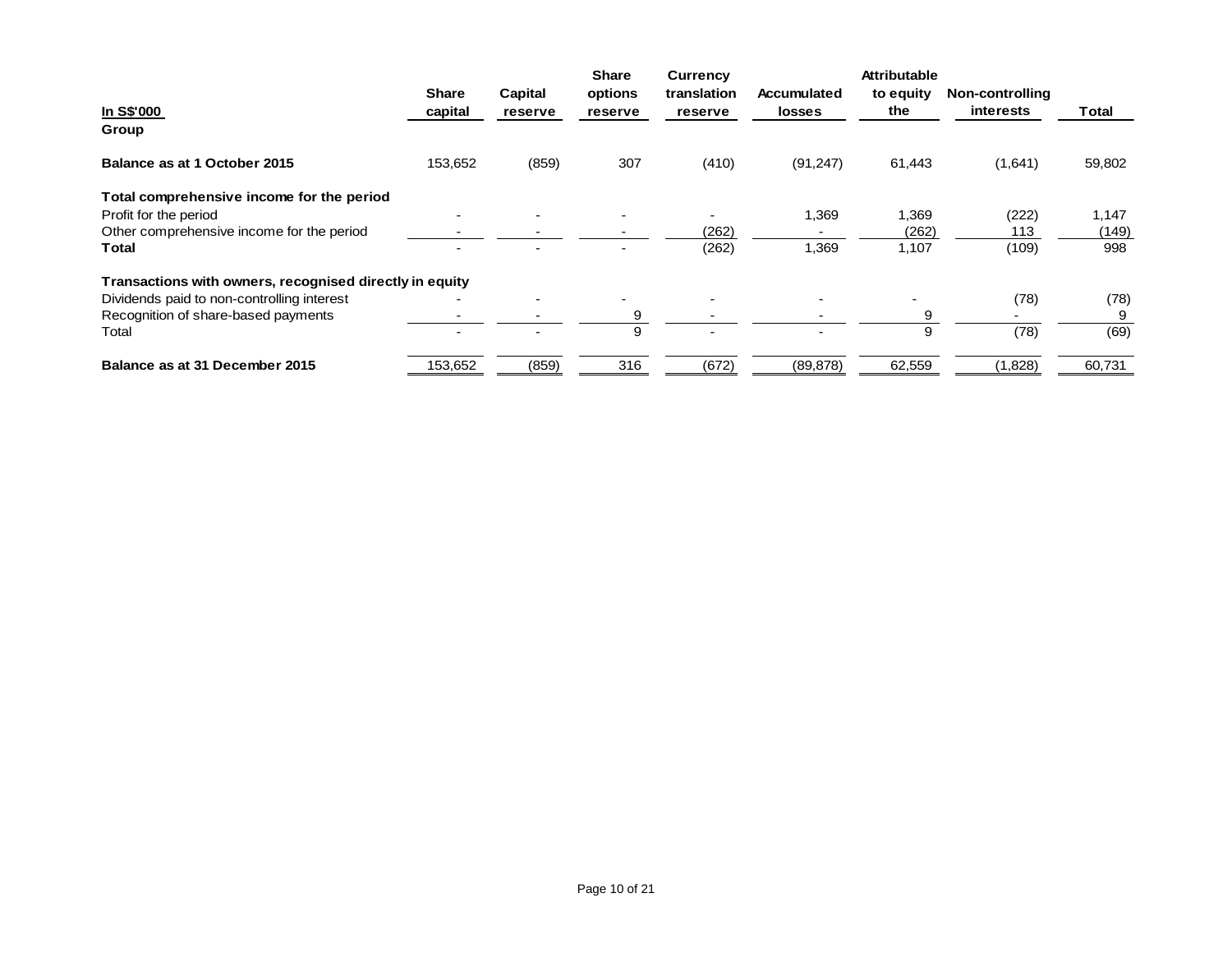| In S\$'000                                                                                                | <b>Share</b><br>capital | <b>Capital</b><br>reserve | <b>Share</b><br>options<br>reserve | <b>Currency</b><br>translation<br>reserve | <b>Accumulated</b><br><b>losses</b> | <b>Attributable</b><br>to equity<br>holders | Non-controlling<br>interests | <b>Total</b> |
|-----------------------------------------------------------------------------------------------------------|-------------------------|---------------------------|------------------------------------|-------------------------------------------|-------------------------------------|---------------------------------------------|------------------------------|--------------|
| Group                                                                                                     |                         |                           |                                    |                                           |                                     |                                             |                              |              |
| Balance as at 1 January 2014                                                                              | 135,873                 | (859)                     | 1,538                              | 100                                       | (84, 589)                           | 52,063                                      | 485                          | 52,548       |
| Total comprehensive income for the period                                                                 |                         |                           |                                    |                                           |                                     |                                             |                              |              |
| Profit for the period                                                                                     |                         |                           |                                    |                                           | 81                                  | 81                                          | (249)                        | (168)        |
| Other comprehensive income for the period                                                                 |                         |                           |                                    | 76                                        |                                     | 76                                          |                              | 76           |
| Total                                                                                                     |                         |                           |                                    | 76                                        | 81                                  | 157                                         | (249)                        | (92)         |
| Transactions with owners, recognised directly in equity<br>Reversal of expenses related to equity settled |                         |                           |                                    |                                           |                                     |                                             |                              |              |
| share-based payment                                                                                       |                         |                           | (10)                               |                                           | 10                                  |                                             |                              |              |
| Issue of shares upon conversion of warrants                                                               | 142                     |                           |                                    |                                           |                                     | 142                                         |                              | 142          |
| Issue of shares for settlement of                                                                         |                         |                           |                                    |                                           |                                     |                                             |                              |              |
| professional fees                                                                                         | 100                     |                           |                                    |                                           |                                     | 100                                         |                              | 100          |
| Recognition of share-based payments                                                                       |                         |                           | 13                                 |                                           |                                     | 13                                          |                              | 13           |
| <b>Total</b>                                                                                              | 242                     |                           | 3                                  |                                           | 10                                  | 255                                         |                              | 255          |
| Balance as at 31 March 2014                                                                               | 136,115                 | (859)                     | 1,541                              | 176                                       | (84, 498)                           | 52,475                                      | 236                          | 52,711       |
| Total comprehensive loss for the period                                                                   |                         |                           |                                    |                                           |                                     |                                             |                              |              |
| Loss for the period                                                                                       |                         |                           |                                    |                                           | (110)                               | (110)                                       | (169)                        | (279)        |
| Other comprehensive income for the period                                                                 |                         |                           |                                    | 25                                        |                                     | 25                                          | 8                            | 33           |
| <b>Total</b>                                                                                              |                         |                           |                                    | 25                                        | (110)                               | (85)                                        | (161)                        | (246)        |
| Transactions with owners, recognised directly in equity                                                   |                         |                           |                                    |                                           |                                     |                                             |                              |              |
| <b>Dividends</b>                                                                                          |                         |                           |                                    |                                           | (982)                               | (982)                                       |                              | (982)        |
| Reversal of expenses related to equity settled                                                            |                         |                           |                                    |                                           |                                     |                                             |                              |              |
| share-based payment                                                                                       |                         |                           | (1, 298)                           |                                           | 1,298                               |                                             |                              |              |
| Issue of shares upon conversion of warrants                                                               | 4,057                   |                           |                                    |                                           | $\overline{\phantom{a}}$            | 4,057                                       |                              | 4,057        |
| Recognition of share-based payments                                                                       |                         |                           | 12                                 |                                           |                                     | 12                                          |                              | 12           |
| <b>Total</b>                                                                                              | 4,057                   |                           | (1, 286)                           |                                           | 316                                 | 3,087                                       |                              | 3,087        |
| Balance as at 30 June 2014                                                                                | 140,172                 | (859)                     | 255                                | 201                                       | (84, 292)                           | 55,477                                      | 75                           | 55,552       |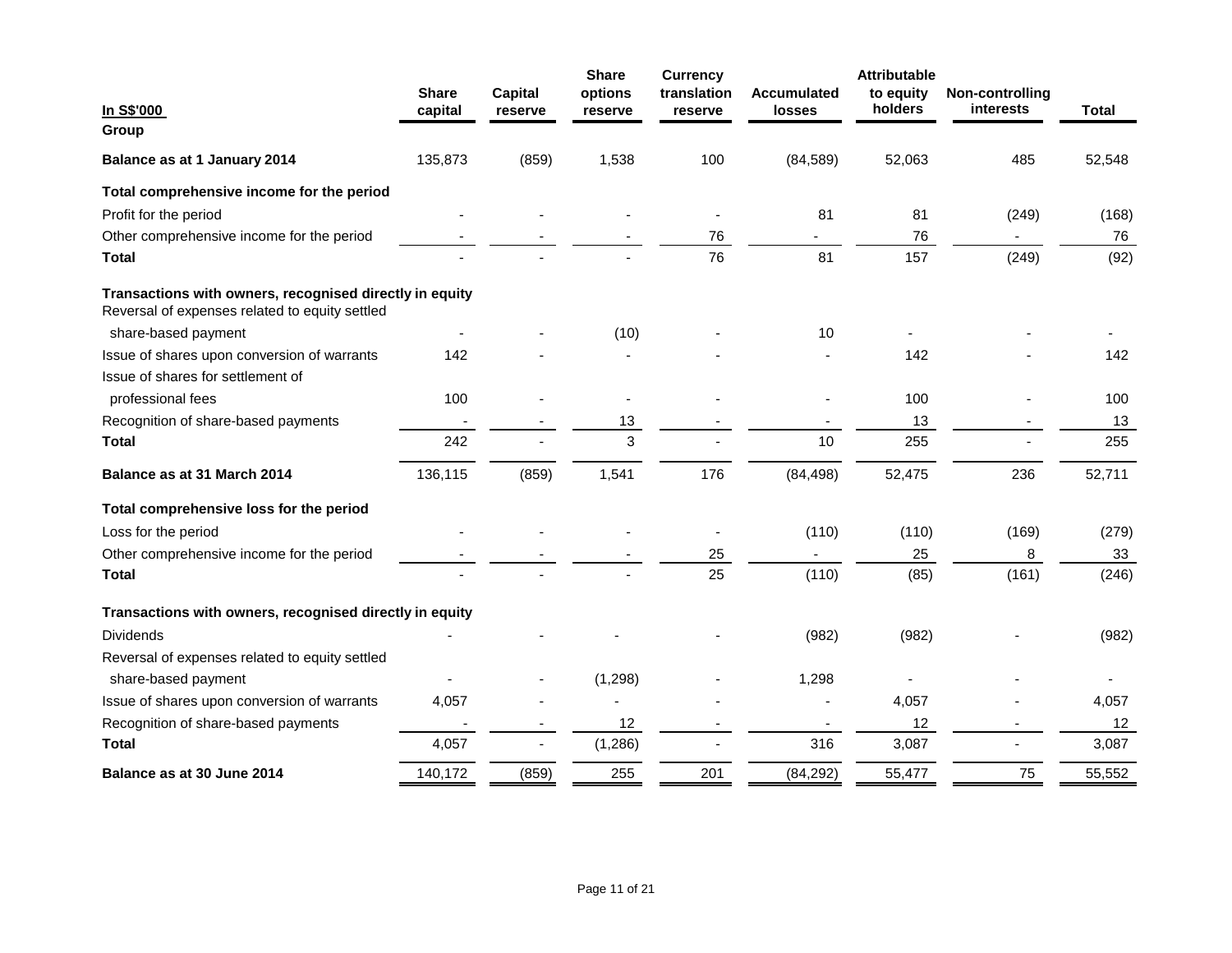|                                                         |                         |                           | <b>Share</b>       | <b>Currency</b>        |                              | <b>Attributable</b>  |                                     |                |
|---------------------------------------------------------|-------------------------|---------------------------|--------------------|------------------------|------------------------------|----------------------|-------------------------------------|----------------|
| In S\$'000                                              | <b>Share</b><br>capital | <b>Capital</b><br>reserve | options<br>reserve | translation<br>reserve | <b>Accumulated</b><br>losses | to equity<br>holders | Non-controlling<br><b>interests</b> | <b>Total</b>   |
| Group                                                   |                         |                           |                    |                        |                              |                      |                                     |                |
| Balance as at 1 July 2014                               | 140,172                 | (859)                     | 255                | 201                    | (84, 292)                    | 55,477               | 75                                  | 55,552         |
| Total comprehensive income for the period               |                         |                           |                    |                        |                              |                      |                                     |                |
| Loss for the period                                     |                         |                           |                    |                        | (3, 109)                     | (3, 109)             | (285)                               | (3, 394)       |
| Other comprehensive income for the period               |                         |                           |                    | (17)                   |                              | (17)                 | (10)                                | (27)           |
| <b>Total</b>                                            |                         |                           |                    | (17)                   | (3, 109)                     | (3, 126)             | (295)                               | (3, 421)       |
| Transactions with owners, recognised directly in equity |                         |                           |                    |                        |                              |                      |                                     |                |
| Issue of shares upon conversion of warrants             | 13,484                  |                           |                    |                        |                              | 13,484               |                                     | 13,484         |
| Recognition of share-based payments                     |                         |                           | 11                 |                        |                              | 11                   |                                     | 11             |
| <b>Total</b>                                            | 13,484                  |                           | 11                 |                        |                              | 13,495               |                                     | 13,495         |
| Balance as at 30 September 2014                         | 153,656                 | (859)                     | 266                | 184                    | (87, 401)                    | 65,846               | (220)                               | 65,626         |
| Total comprehensive loss for the period                 |                         |                           |                    |                        |                              |                      |                                     |                |
| Loss for the period                                     |                         |                           |                    |                        | (6, 537)                     | (6, 537)             | (525)                               | (7,062)        |
| Other comprehensive income for the period               |                         |                           |                    | (128)                  |                              | (128)                | (26)                                | (154)          |
| <b>Total</b>                                            |                         |                           |                    | (128)                  | (6, 537)                     | (6,665)              | (551)                               | (7, 216)       |
| Transactions with owners, recognised directly in equity |                         |                           |                    |                        |                              |                      |                                     |                |
| Expenses relating to conversion of warrants             | (4)                     |                           |                    |                        |                              | (4)                  |                                     | (4)            |
| Recognition of share-based payments                     |                         |                           | 11                 |                        |                              | 11                   |                                     | 11             |
| <b>Total</b>                                            | (4)                     |                           | 11                 |                        |                              | $\overline{7}$       |                                     | $\overline{7}$ |
| Balance as at 31 December 2014                          | 153,652                 | (859)                     | 277                | 56                     | (93, 938)                    | 59,188               | (771)                               | 58,417         |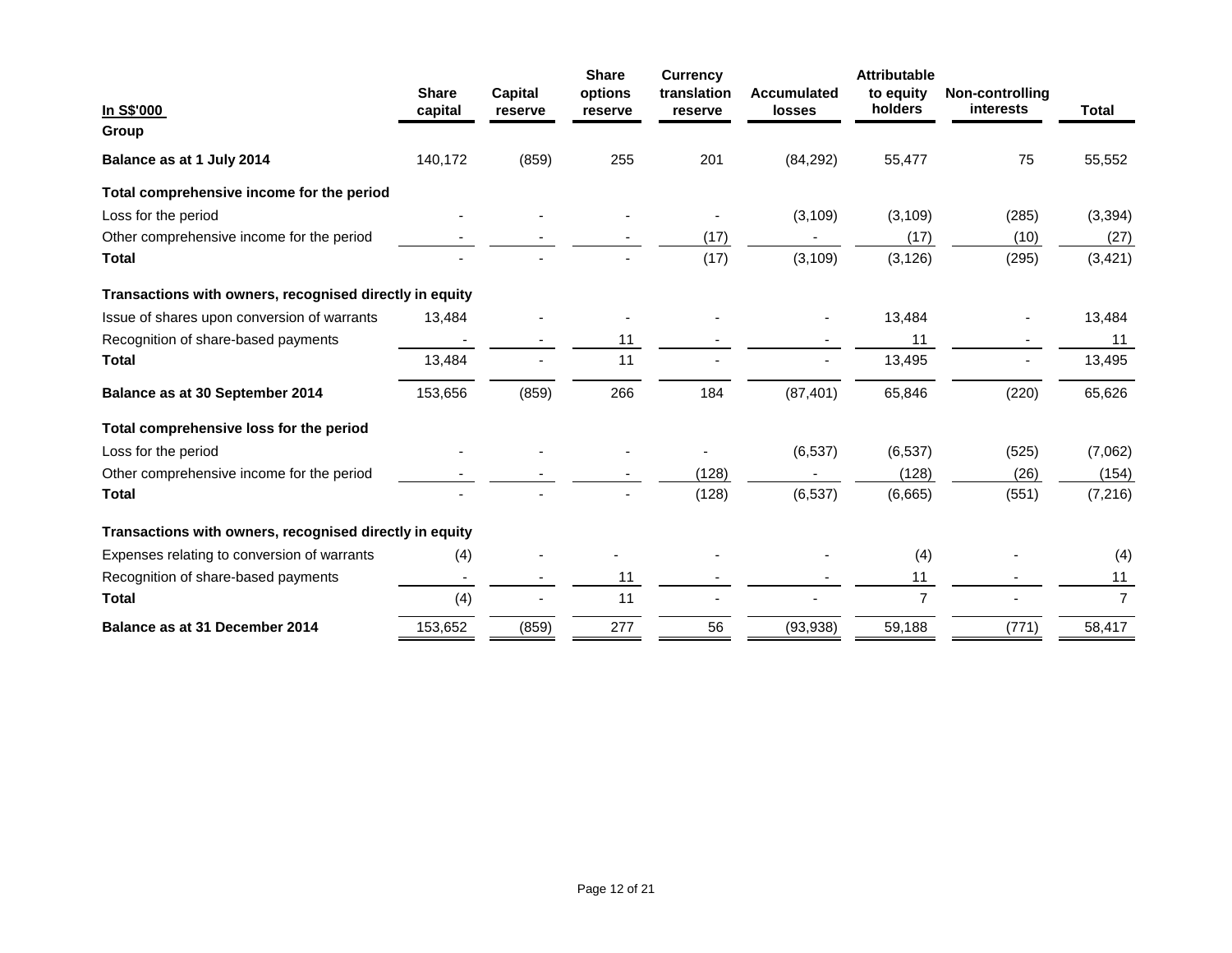| In S\$'000<br>Company                                                                                          | <b>Share</b><br>capital | <b>Capital</b><br>reserve | <b>Share</b><br>options<br>reserve | <b>Accumulated</b><br>losses | <b>Total</b>                     |
|----------------------------------------------------------------------------------------------------------------|-------------------------|---------------------------|------------------------------------|------------------------------|----------------------------------|
| Balance as at 1 January 2015                                                                                   | 153,652                 | 22                        | 277                                | (96, 227)                    | 57,724                           |
| Profit for the period, representing total comprehensive<br>profit for the period                               |                         |                           |                                    | 118                          | 118                              |
| Transactions with owners, recognised directly in equity<br>Recognition of share-based payments<br>Total        |                         |                           | 11<br>11                           |                              | 11<br>11                         |
| Balance as at 31 March 2015                                                                                    | 153,652                 | $\overline{22}$           | 288                                | (96, 109)                    | 57,853                           |
| Loss for the period, representing total comprehensive<br>loss for the period                                   |                         |                           |                                    | (194)                        | (194)                            |
| Transactions with owners, recognised directly in equity<br>Recognition of share-based payments<br>Total        |                         |                           | 10<br>10                           |                              | 10<br>10                         |
| Balance as at 30 June 2015                                                                                     | 153,652                 | 22                        | 298                                | (96, 303)                    | 57,669                           |
| Profit for the period, representing total comprehensive<br>profit for the period                               |                         |                           |                                    | 172                          | 172                              |
| Transactions with owners, recognised directly in equity<br>Recognition of share-based payments<br>Total        |                         |                           | 9<br>$\frac{1}{9}$                 |                              | $\frac{9}{9}$                    |
| Balance as at 30 September 2015                                                                                | 153,652                 | $\overline{22}$           | $\overline{307}$                   | (96, 131)                    | 57,850                           |
| Profit for the period, representing total comprehensive<br>profit for the period                               |                         |                           |                                    | 946                          | 946                              |
| Transactions with owners, recognised directly in equity<br>Recognition of share-based payments<br><b>Total</b> |                         |                           | 9<br>$\overline{9}$                |                              | $\overline{9}$<br>$\overline{9}$ |
| Balance as at 31 December 2015                                                                                 | 153,652                 | 22                        | 316                                | (95, 185)                    | 58,805                           |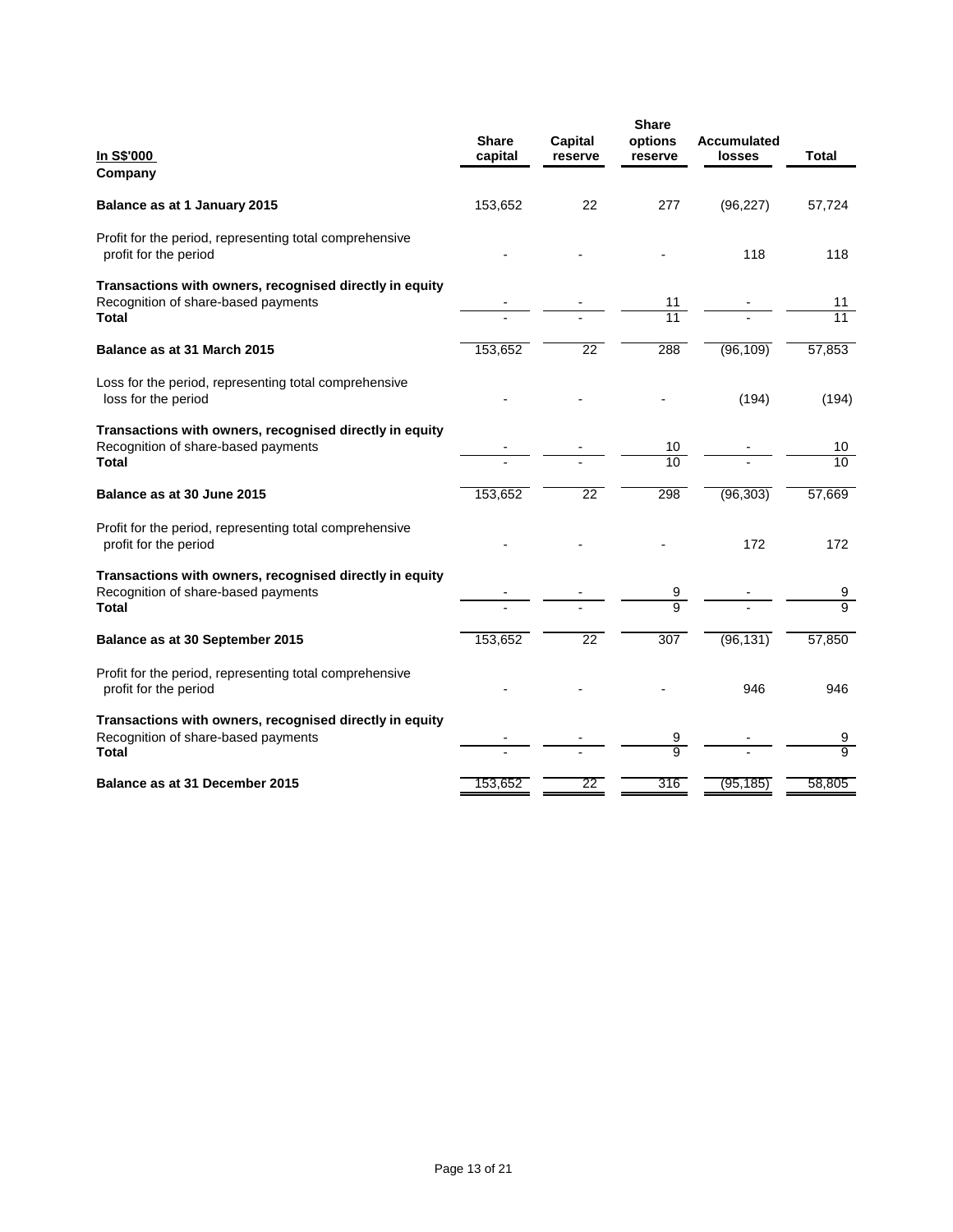| <u>In S\$'000</u><br>Company                                                                                                                  | <b>Share</b><br>capital | Capital<br>reserve | <b>Share</b><br>options<br>reserve | Accumulated<br>losses | <b>Total</b>                          |
|-----------------------------------------------------------------------------------------------------------------------------------------------|-------------------------|--------------------|------------------------------------|-----------------------|---------------------------------------|
| Balance as at 1 January 2014                                                                                                                  | 135,873                 | 22                 | 1,538                              | (95, 194)             | 42,239                                |
| Loss for the period, representing total comprehensive<br>loss for the period                                                                  |                         |                    |                                    | (276)                 | (276)                                 |
| Transactions with owners, recognised directly in equity<br>Reversal of expenses related to equity settled                                     |                         |                    |                                    |                       |                                       |
| share-based payment<br>Issue of shares upon conversion of warrants                                                                            | 142                     |                    | (10)                               | 10                    | 142                                   |
| Issue of shares for settlement of professional fees                                                                                           | 100                     |                    |                                    |                       | 100                                   |
| Recognition of share-based payments                                                                                                           | $\blacksquare$          |                    | 13                                 |                       | 13                                    |
| Total                                                                                                                                         | 242                     |                    | $\overline{3}$                     | 10                    | 255                                   |
| Balance as at 31 March 2014                                                                                                                   | 136,115                 | 22                 | 1,541                              | (95, 460)             | 42,218                                |
| Loss for the period, representing total comprehensive<br>loss for the period                                                                  |                         |                    |                                    | (162)                 | (162)                                 |
| Transactions with owners, recognised directly in equity<br><b>Dividends</b><br>Reversal of expenses related to equity settled                 |                         |                    |                                    | (982)                 | (982)                                 |
| share-based payment                                                                                                                           |                         |                    | (1,298)                            | 1,298                 |                                       |
| Issue of shares upon conversion of warrants                                                                                                   | 4,057                   |                    |                                    |                       | 4,057                                 |
| Recognition of share-based payments                                                                                                           |                         |                    | 12                                 |                       | 12                                    |
| <b>Total</b>                                                                                                                                  | 4,057                   |                    | (1, 286)                           | 316                   | 3,087                                 |
| Balance as at 30 June 2014                                                                                                                    | 140,172                 | $\overline{22}$    | 255                                | (95, 306)             | 45,143                                |
| Profit for the period, representing total comprehensive<br>profit for the period                                                              |                         |                    |                                    | 85                    | 85                                    |
| Transactions with owners, recognised directly in equity<br>Issue of shares upon conversion of warrants<br>Recognition of share-based payments | 13,484                  |                    | 11                                 |                       | 13,484<br>11                          |
| Total                                                                                                                                         | 13,484                  |                    | 11                                 |                       | 13,495                                |
| Balance as at 30 September 2014                                                                                                               | 153,656                 | $\overline{22}$    | 266                                | (95, 221)             | 58,723                                |
| Loss for the period, representing total comprehensive<br>loss for the period                                                                  |                         |                    |                                    | (1,006)               | (1,006)                               |
| Transactions with owners, recognised directly in equity<br>Expenses relating to conversion of warrants                                        | (4)                     |                    |                                    |                       | (4)                                   |
| Recognition of share-based payments<br>Total                                                                                                  | $\overline{a}$<br>(4)   |                    | 11<br>11                           |                       | <u>11</u><br>$\overline{\phantom{a}}$ |
|                                                                                                                                               |                         |                    |                                    |                       |                                       |
| Balance as at 31 December 2014                                                                                                                | 153,652                 | 22                 | 277                                | (96, 227)             | 57,724                                |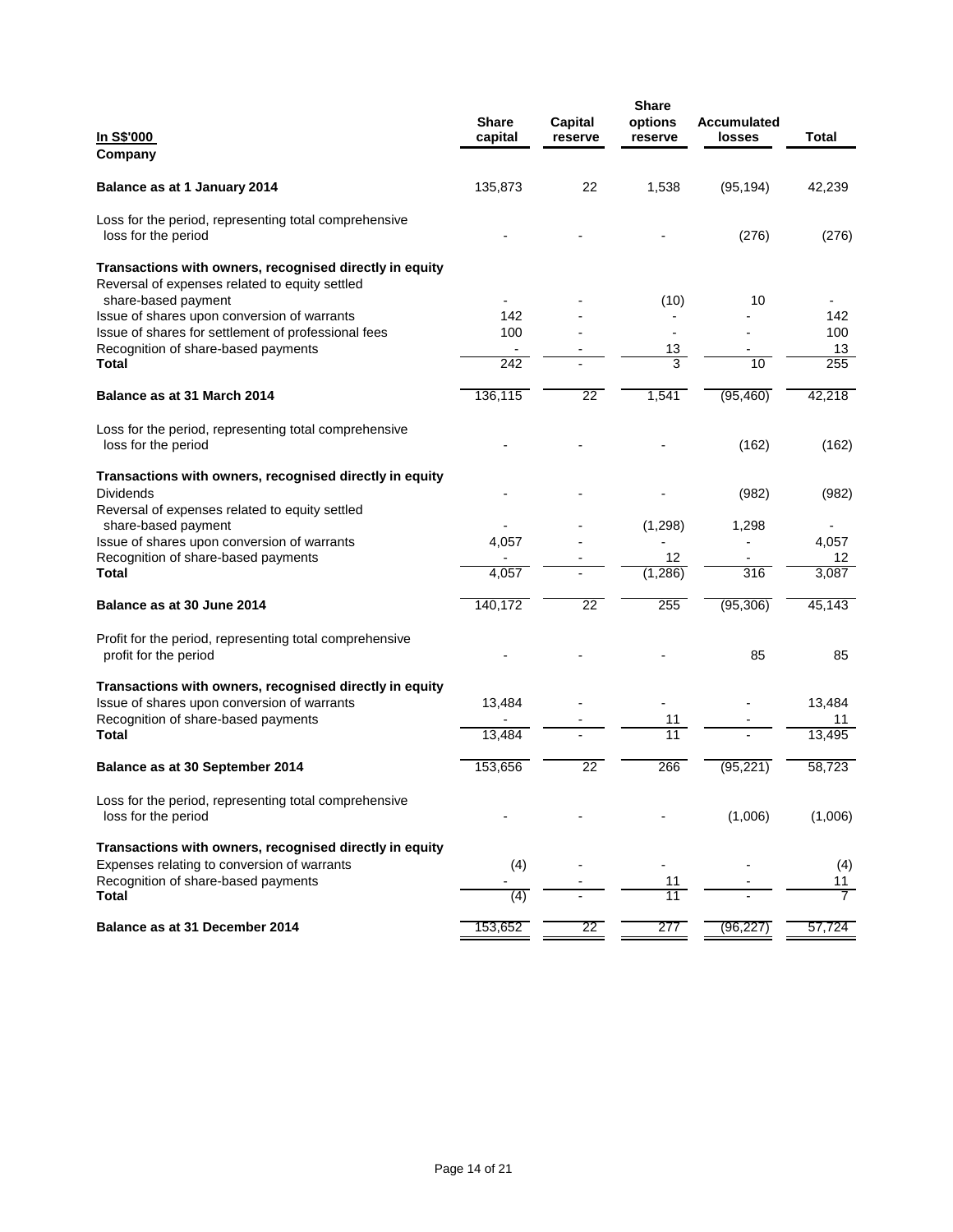**1(d)(ii) Details of any changes in the Company's share capital arising from rights issue, bonus issue, share buybacks, exercise of share options or warrants, conversion of other issues of equity securities, issue of shares for cash or as consideration for acquisition or for any other purpose since the end of the previous period reported on. State also the number of shares that may be issued on conversion of all the outstanding convertibles as at the end of the current financial period reported on and as at the end of the corresponding period of the immediately preceding financial year**

#### **Issued share capital**

There were no movements in the Company's issued share capital for the quarter ended 31 December 2015 and 31 December 2014.

As at 31 December 2015, the Company's issued and paid-up capital was \$153,652,141 (4Q-14: \$153,652,141) divided into 12,528,241,084 (4Q-14: 12,528,241,084) shares.

### **Warrants**

The Company's warrants expired on 25 September 2014.

### **Share options**

The Company had a share option scheme known as mDR Limited Share Option Scheme 2003 which was approved by members of the Company at the Extraordinary General Meeting held on 13 January 2003. The Scheme expired on 12 January 2013. Upon expiration of the Scheme, no further share option can be granted but the provisions of the Scheme will remain in full force and effect in respect of any share options granted prior to the expiration but not exercised at the time of expiration.

At 31 December 2015, there were 45,155,000 (31 December 2014: 45,155,000) outstanding share options which would entitle the holders to subscribe for a total of 45,155,000 (31 December 2014: 45,155,000) ordinary shares with expiry dates ranging from March 2016 to May 2018. If exercised, these share options represent approximately 0.36% of the share capital consisting of 12,528,241,084 issued shares at 31 December 2015.

### **1(d)(iii) To show the total number of issued shares excluding treasury shares as at the end of the current financial period and as at the end of the immediately preceding year.**

|                    |                | Number of ordinary shares |  |  |  |
|--------------------|----------------|---------------------------|--|--|--|
|                    | 31-Dec-15      | 31-Dec-14                 |  |  |  |
| Issued and paid up | 12,528,241,084 | 12,528,241,084            |  |  |  |
|                    |                |                           |  |  |  |

### **1(d)(iv) A statement showing all sales, transfers, disposal, cancellation and/or use of treasury shares as at the end of the current financial period reported on.**

Not applicable.

### **2. Whether the figures have been audited, or reviewed and in accordance with which standard**

The figures have not been audited or reviewed by the auditors of the Company.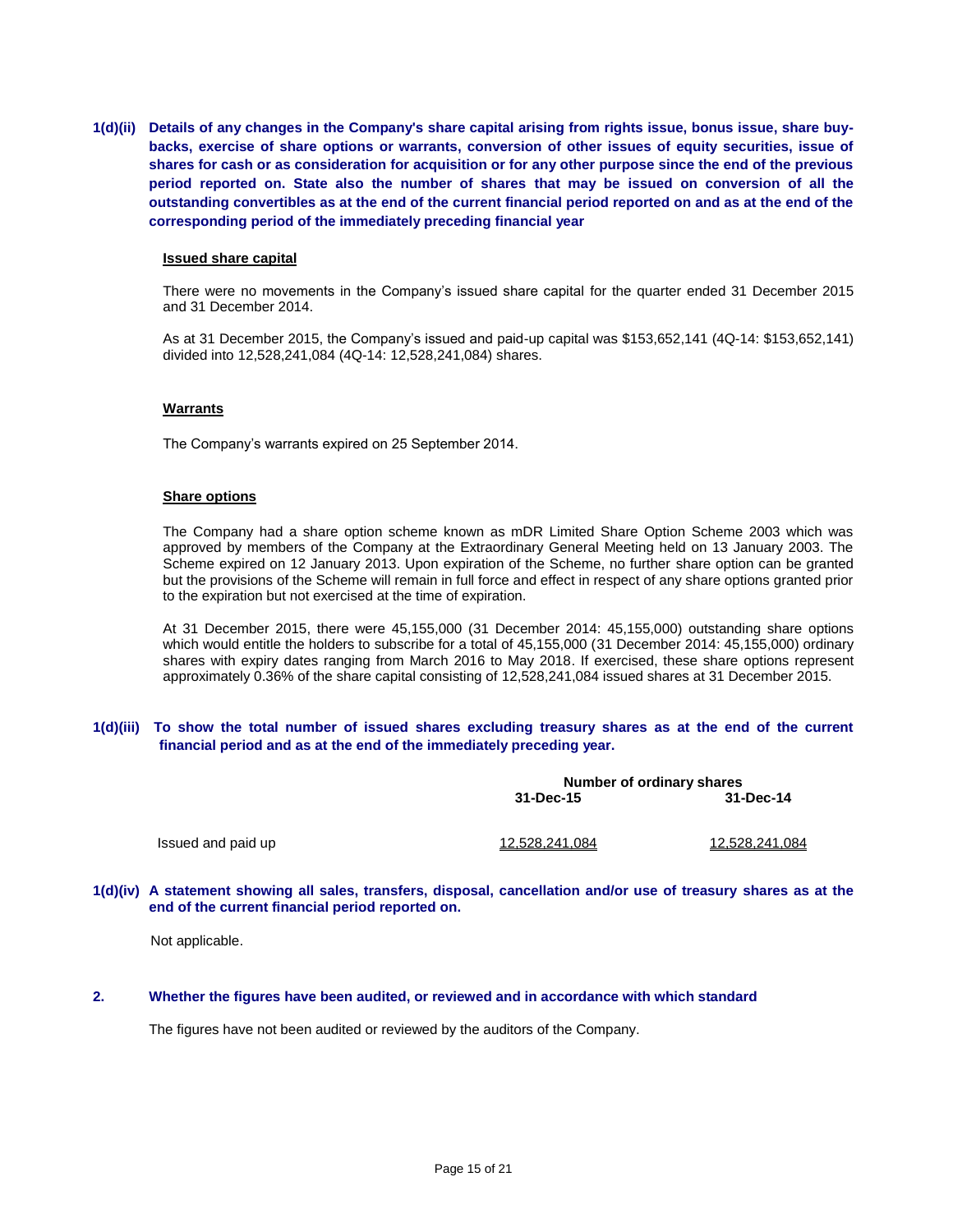# **3. Where the figures have been audited or reviewed, the auditors' report (including any qualifications or emphasis of matter)**

Not applicable

# **4. Whether the same accounting policies and methods of computation as in the issuer's most recently audited annual financial statements have been applied**

The Group has applied the same accounting policies and methods of computation in the financial statements for the current financial period as compared with those used in the audited financial statements for the financial year ended 31 December 2014.

# **5. If there are any changes in the accounting policies and methods of computation, including any required by an accounting standard, what has changed, as well as the reasons for, and the effect of, the change**

The Group has adopted all the new and revised Singapore Financial Reporting Standards ("FRS") for accounting periods beginning 1 January 2015, where applicable.

The adoption of new / revised FRS and INT FRS does not result in changes to the Group's and the Company's accounting policies and has no material effect on the amounts reported for the current or prior period.

# **6. Earnings per ordinary share of the Group for the current period reported on and the corresponding period of the immediately preceding financial year, after deducting any provision for preference dividends**

| Earnings per ordinary share<br>(based on consolidated net (loss)<br>profit attributable to equity holders<br>of the Company) | $4Q-15$<br>cents | $4Q-14$<br>cents | <b>YTD-15</b><br>cents | <b>YTD-14</b><br>cents |
|------------------------------------------------------------------------------------------------------------------------------|------------------|------------------|------------------------|------------------------|
| - Basic                                                                                                                      | 0.011            | (0.063)          | 0.032                  | (0.093)                |
| - Fully diluted                                                                                                              | 0.011            | (0.063)          | 0.032                  | (0.093)                |

Basic earnings per ordinary share is computed based on the weighted average number of shares in issue during the period of 12,528,241,084 (4Q-14:10,412,484,222).

Fully diluted earnings per ordinary share is computed based on the weighted average number of shares during the period adjusted for the effect of all potential dilutive ordinary shares of 12,528,951,461.

In 4Q-14 and YTD-14, the share options were antidilutive and hence disregarded in the calculation of diluted losses per share.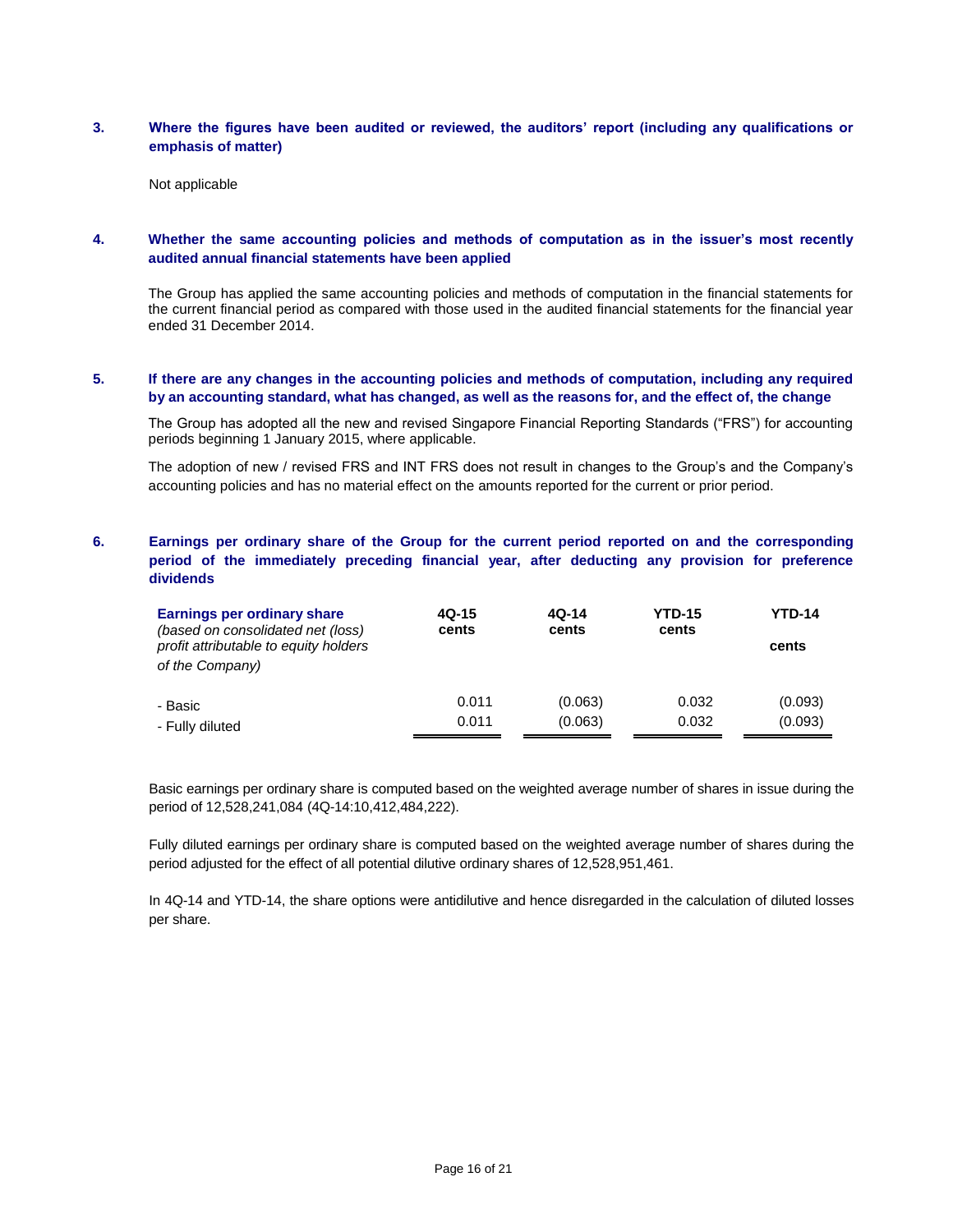# **7. Net asset value (for the issuer and Group) per ordinary share based on issued share capital of the issuer at the end of the (a) current period reported on and (b) immediately preceding financial year**

|                                      |                           | Group                     |                           | Company                   |
|--------------------------------------|---------------------------|---------------------------|---------------------------|---------------------------|
|                                      | 31-Dec-15<br><b>Cents</b> | 31-Dec-14<br><b>Cents</b> | 31-Dec-15<br><b>Cents</b> | 31-Dec-14<br><b>Cents</b> |
| Net Asset Value ("NAV") per<br>share | 0.50                      | 0.47                      | 0.47                      | 0.46                      |

The NAV per share as at 31 December 2015 is calculated based on 12,528,241,084 (31 December 2014: 12,528,241,084) ordinary shares.

**8. A review of the performance of the Group, to the extent necessary for a reasonable understanding of the Group's business. The review must discuss any significant factors that affected the turnover, costs, and earnings of the Group for the current financial period reported on, including (where applicable) seasonal or cyclical factors. It must also discuss any material factors that affected the cash flow, working capital, assets or liabilities of the Group during the current financial period reported on**

### **Revenue and (loss) profit after income tax**

The Group's 4Q-15 revenue decreased by 11% from \$96.7 million in 4Q-14 to \$85.9 million with a 1% decrease from \$322.2 million for YTD-14 to \$318.9 million for YTD-15. The decrease in revenue was due mainly to slowdown in DMS business. Revenue from the AMS business however increased by 30% from \$5.2 million in 4Q-14 to \$6.8 million in 4Q-15, due to an increase in repair volume.

The Group's gross margins remained unchanged at 9% for Q4-15 and 10% for YTD-15. AMS margins were lower in the quarter due to higher cost of repairs but remained unchanged at 28% for YTD-15. Gross margin for DPAS declined as we were not able to pass on the increase in raw materials cost to customers arising from a weaker Ringgit.

With Q4-15 profits of \$1.1 million and 3 preceding profitable quarters in 2015, the Group registered profits of \$3.0 million for the year.

#### **Cash flows**

In 4Q-15, the Group has made higher settlements to trade and other payables.

### **9. Where a forecast, or a prospect statement, has been previously disclosed to shareholders, any variance between it and the actual results**

Not applicable.

## **10. A commentary at the date of the announcement of the competitive conditions of the industry in which the Group operates and any known factors or events that may affect the Group in the next reporting period and the next 12 months**

The Group's rationalization of the scale of its DMS businesses, coupled with its disciplined cost and inventory management in FY 2015 have yielded positive results. In the face of a weak and uncertain global economic outlook, which will impact both our local and overseas businesses, the Group will continue to focus on operational efficiency.

In line with the Group's on-going strategy to build new and sustainable revenue streams, it will continue to explore merger and acquisition opportunities that will enhance shareholder value.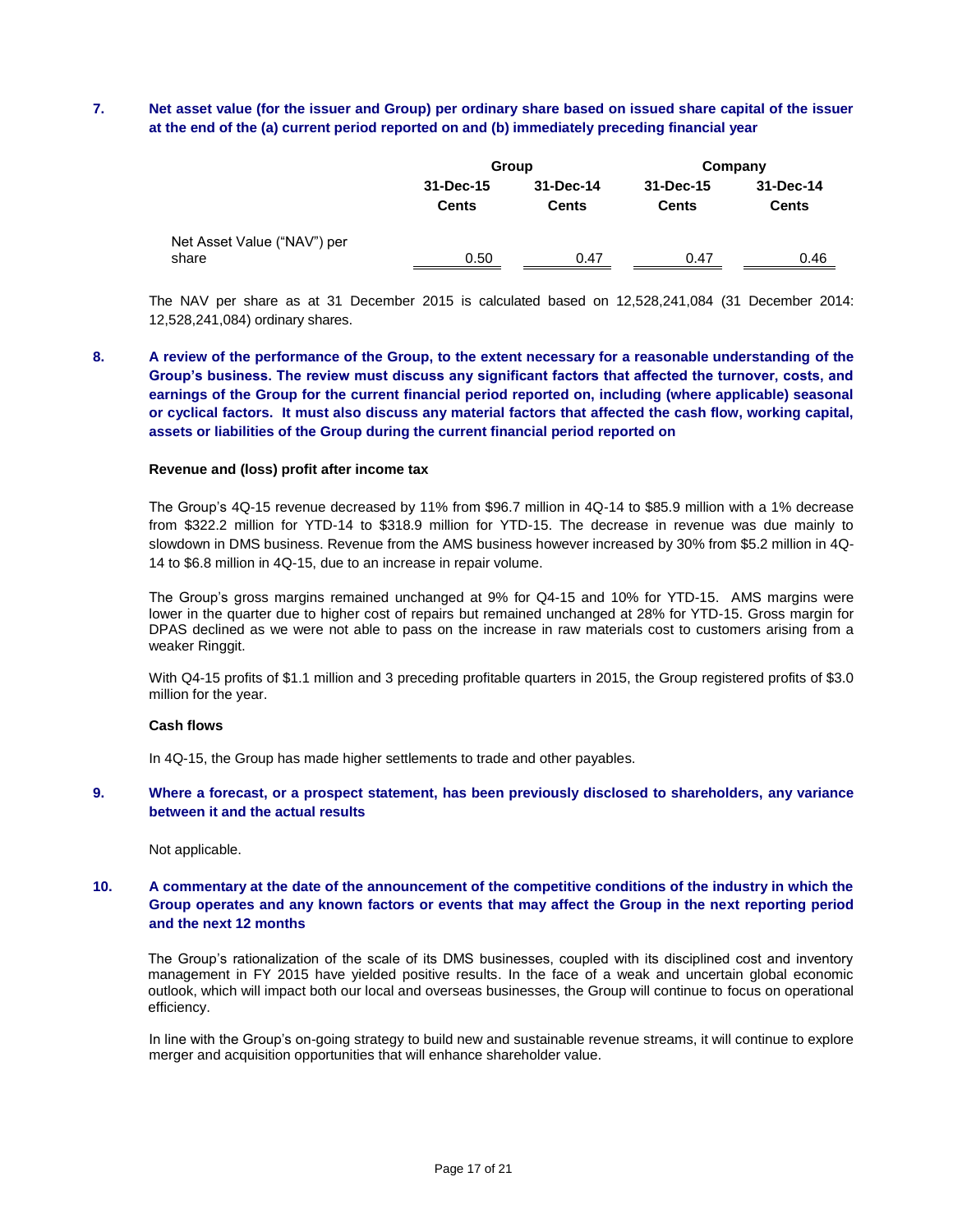## **11. A breakdown of sales as follows:-**

| In S\$'000                                                                         | <b>FY2015</b> | <b>FY2014</b> | Inc/(Dec) |
|------------------------------------------------------------------------------------|---------------|---------------|-----------|
| Sales reported for first half year<br>Operating profit after tax before deducting  | 153,403       | 151.879       | $1\%$     |
| non-controlling interests reported for first half year                             | 1.443         | (447)         | 423%      |
| Sales reported for second half year<br>Operating profit after tax before deducting | 165.543       | 170.307       | $-3%$     |
| non-controlling interests reported for second half year                            | 1,605         | (10,456)      | 115%      |

## **12. Dividend**

### *(a) Current Financial Period Reported On*

### Any dividend declared for the current financial period reported on?

Yes (Proposed, see note (c) )

| <b>First and Final</b>    |
|---------------------------|
| Cash                      |
| See note below            |
| \$1 million (approximate) |
| Tax exempt (One-Tier tax) |
|                           |

Issued shares as at 26 February 2016 is 12,528,241,084. On the basis that no employee share options are exercised prior to Book Closure Date, the dividend per share will be 0.00798 cents. However, if all employee share options of 12,550,000 are exercised, before Book Closure Date, the dividend per share will be reduced to approximately 0.00797 cents.

### *(b) Corresponding Period of the Immediately Preceding Financial Year*

Any dividend declared for the corresponding period of the immediately preceding financial year?

None

#### *(c) Date payable*

 Subject to shareholders' approval at the annual general Meeting proposed to be held on 29 April 2016, the proposed first and final dividend will be paid on 23 May 2016.

### *(d) Books closure date*

The Share Transfer Books and Register of Members of the Company will be closed from 9 May 2016 at 5:00 p.m. to 10 May 2016 (both dates inclusive), for the purpose of determining shareholders' entitlement to the Company's proposed first and final (tax exempt one-tier) dividend, to be paid on 23 May 2016 subject to shareholders' approval at the forthcoming Annual General Meeting (the "Proposed Dividend"). For Proposed Dividend on a per share basis, please refer to note 12(a).

Duly completed registrable transfers received by the Company's Share Registrar, Boardroom Corporate & Advisory Services Pte Ltd, 50 Raffles Place, Singapore Land Tower #32-01, Singapore 048623, up to 5:00 p.m. on 9 May 2016 will be registered to determine shareholders' entitlement to the Proposed Dividend.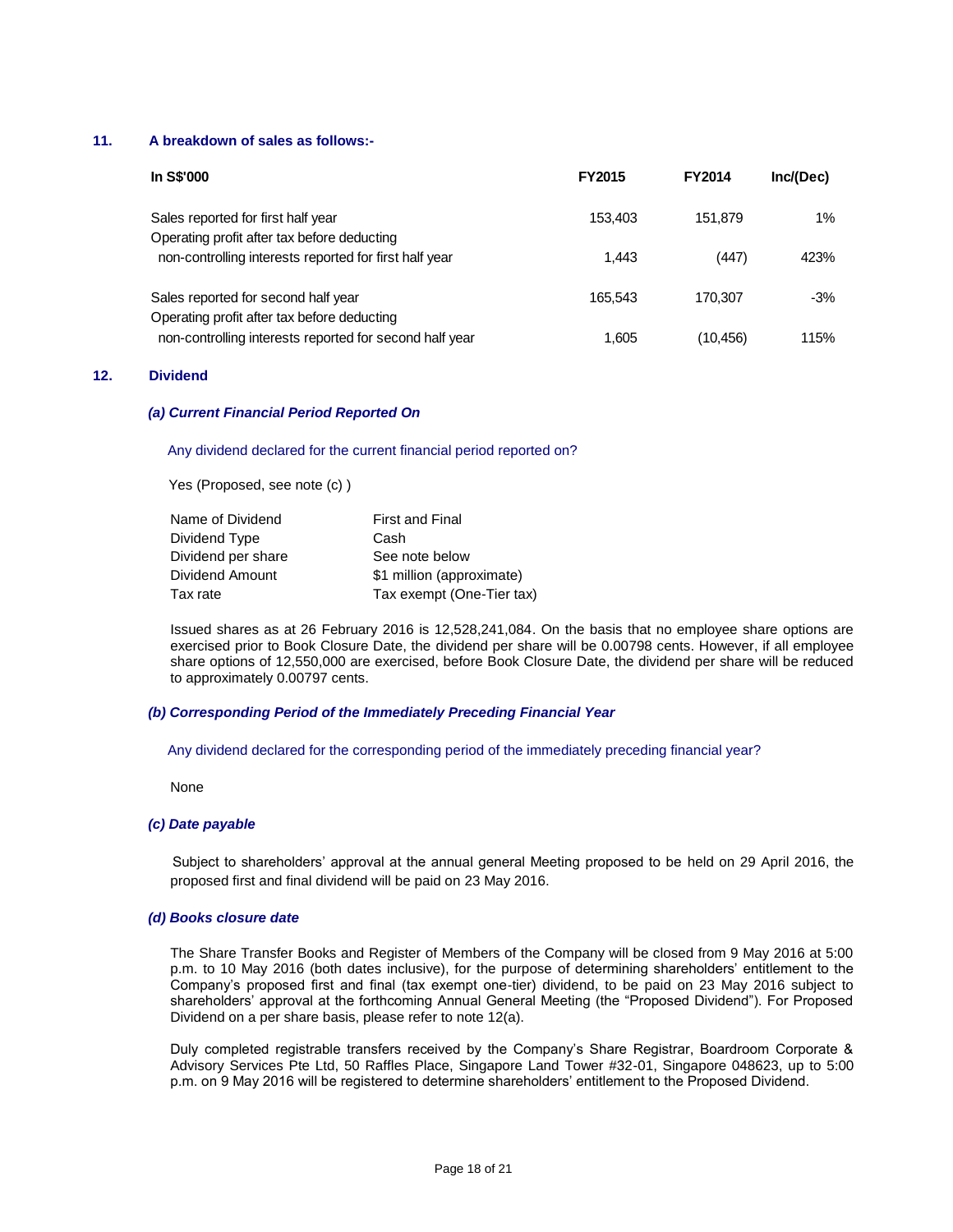Members whose securities accounts with The Central Depository (Pte) Limited are credited with the Company's shares as at 5:00 p.m. on 9 May 2016 will be entitled to the Proposed Dividend.

### **13. If no dividend has been declared/recommended, a statement to that effect**

Not applicable

### **14. Segment revenue and results for business or geographical segments (of the group) in the form presented in the issuer's most recently audited annual financial statements, with comparative information for the immediately preceding year.**

For management purposes, the Group is organised into three business segments, After-Market Services ("AMS"), Distribution Management Solutions ("DMS") and Digital Inkjet Printing for Out-Of-Home Advertising Solutions ("DPAS").

AMS provides after market services for mobile equipment and consumer electronic products; DMS is a distributor and retailer of mobile telecommunication equipment and mobile related services, including prepaid cards, and DPAS provides digital inkjet printing for point-of-sale and out-of-home advertising solutions.

The segments are the basis which the Group reports information to the Group's chief operating decision maker for the purposes of resource allocation and assessment of the segment information.

### (a) **Segment revenues and results**

| <b>FY2015</b><br>\$'000                                             | <b>AMS</b> | <b>DMS</b>   | <b>DPAS</b> | <b>Unallocated</b> | Total                 |
|---------------------------------------------------------------------|------------|--------------|-------------|--------------------|-----------------------|
| <b>Segment revenue</b>                                              |            |              |             |                    |                       |
| External                                                            | 22,211     | 289,921      | 6,814       |                    | 318,946               |
| Inter-segment                                                       |            |              |             |                    |                       |
|                                                                     | 22,211     | 289,921      | 6,814       |                    | 318,946               |
| <b>Segment result</b><br>Rental income<br>Net foreign exchange loss | 641        | 3,262<br>138 | 786         | (1,489)            | 3,200<br>138<br>(158) |
| Loss on disposal of plant and equipment<br>Finance costs            |            |              |             |                    | (4)<br>(129)          |
| Profit before income tax & share of associate<br>results            |            |              |             |                    | 3,047                 |
| Share of losses of associate                                        |            |              |             |                    | (6)<br>3,041          |
| Income tax credit<br>Net profits for the year                       |            |              |             |                    | 3,048                 |
| <b>Segment assets</b>                                               | 10,452     | 45,884       | 9,863       | 13,913             | 80,112                |
| <b>Segment liabilities</b>                                          | (3, 196)   | (13, 570)    | (1,784)     | (831)              | (19, 381)             |
| <b>Other segment information</b>                                    |            |              |             |                    |                       |
| Capital expenditure                                                 | 117        | 874          | 1,265       |                    | 2,256                 |
| Depreciation                                                        | 229        | 790          | 615         |                    | 1,634                 |
| Reversal Impairment of plant and equipment                          |            | (42)         |             |                    | (42)                  |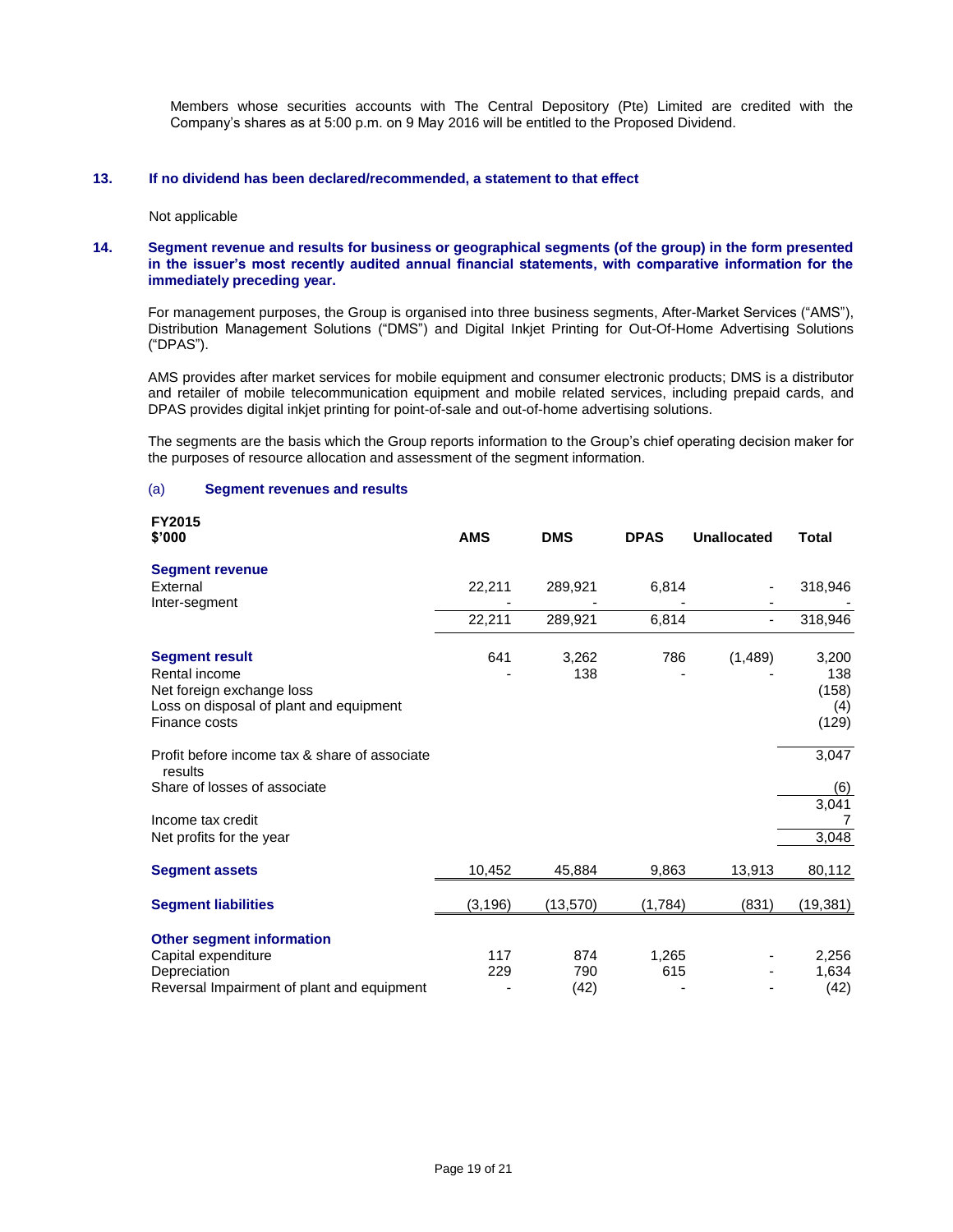| FY2014 (Restated)<br>\$'000                                                                                                                          | <b>AMS</b> | <b>DMS</b>                     | <b>DPAS</b> | <b>Unallocated</b> | <b>Total</b>                             |
|------------------------------------------------------------------------------------------------------------------------------------------------------|------------|--------------------------------|-------------|--------------------|------------------------------------------|
| <b>Segment revenue</b><br>External<br>Inter-segment                                                                                                  | 22,346     | 292,630                        | 7,210       |                    | 322,186                                  |
|                                                                                                                                                      | 22,346     | 292,630                        | 7,210       | $\blacksquare$     | 322,186                                  |
| <b>Segment result</b><br>Rental income<br>Net foreign exchange gain<br>Loss on disposal of plant and equipment<br>Finance costs                      | 375        | (11, 695)<br>414               | 1,542       | (1,100)            | (10, 878)<br>414<br>180<br>(15)<br>(252) |
| Loss before income tax<br>Income tax expense<br>Net loss for the year                                                                                |            |                                |             |                    | (10, 551)<br>(352)<br>(10, 903)          |
| <b>Segment assets</b>                                                                                                                                | 6,444      | 58,877                         | 10,115      | 16,609             | 92,045                                   |
| <b>Segment liabilities</b>                                                                                                                           | (2, 122)   | (26,660)                       | (2, 102)    | (2,744)            | (33, 628)                                |
| <b>Other segment information</b><br>Capital expenditure<br>Amortisation and depreciation<br>Impairment of goodwill<br>Impairment of intangible asset | 76<br>286  | 815<br>1,970<br>2,350<br>2,061 | 900<br>602  |                    | 1,791<br>2,858<br>2,350<br>2,061         |
| Impairment of plant and equipment                                                                                                                    |            | 319                            |             |                    | 319                                      |

For the purpose of monitoring segment performance and allocating resources between segments, the chief operating decision maker re-assesses the resources allocation and monitors the financial assets attributable to each segment. The Group restated the year 2014 segment results, segment assets and segment liabilities to better reflect the position of each segment.

# **(b) Geographical information**

|           |                         | Revenue from external<br>customers |  |  |
|-----------|-------------------------|------------------------------------|--|--|
|           | <b>FY2015</b><br>\$'000 | <b>FY2014</b><br>\$'000            |  |  |
| Singapore | 268,172                 | 303,610                            |  |  |
| Malaysia  | 6,757                   | 7,210                              |  |  |
| Myanmar   | 44,017                  | 11,366                             |  |  |
|           | 318,946                 | 322,186                            |  |  |

| <b>Non-current assets</b> |  |
|---------------------------|--|
|---------------------------|--|

|           |                  | <b>Restated</b>         |  |
|-----------|------------------|-------------------------|--|
|           | FY2015<br>\$'000 | <b>FY2014</b><br>\$'000 |  |
| Singapore | 1,523            | 1,793                   |  |
| Malaysia  | 4,375            | 4,590                   |  |
| Myanmar   | 1,184            | 429                     |  |
| Total     | 7,082            | 6,812                   |  |